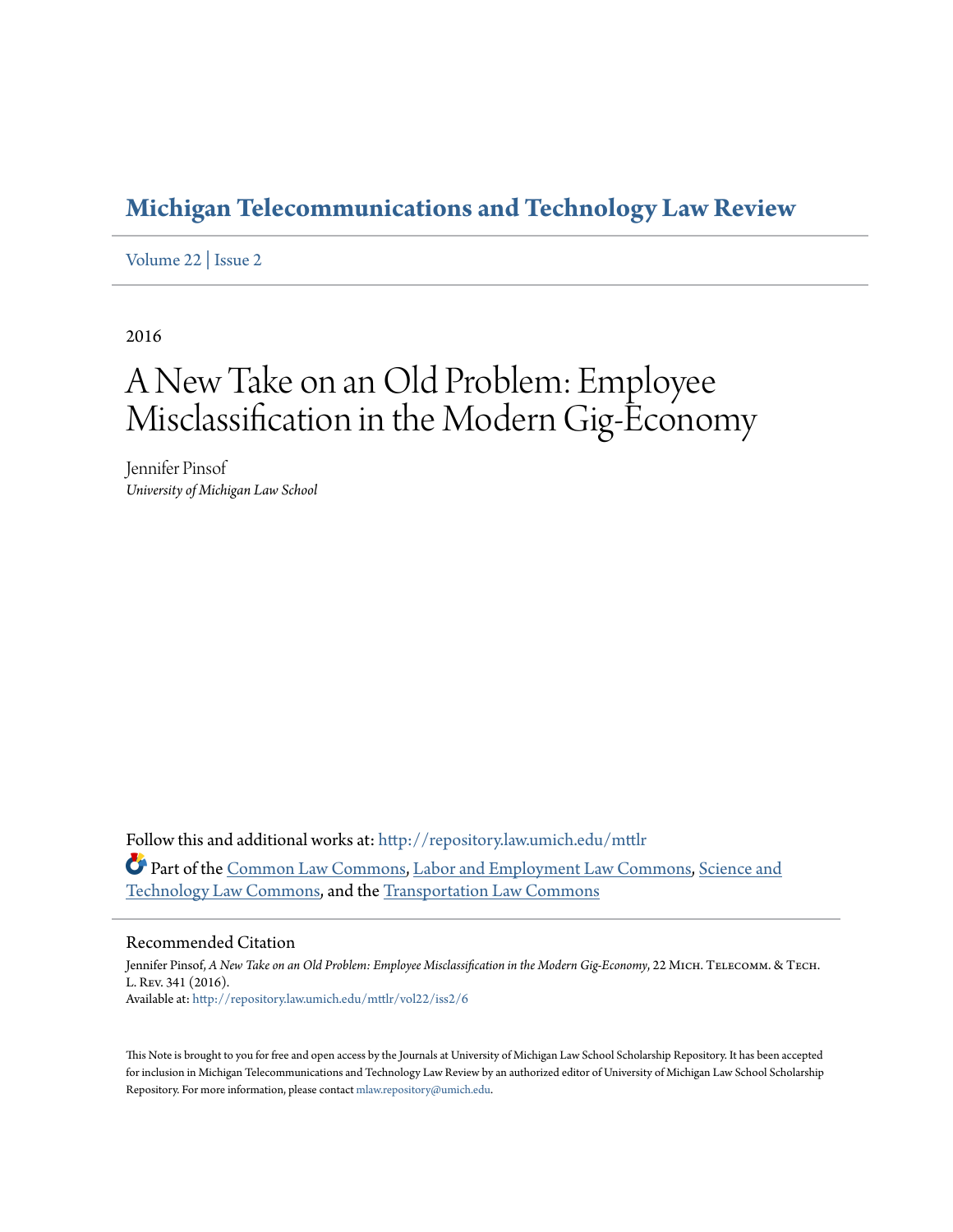# **A NEW TAKE ON AN OLD PROBLEM: EMPLOYEE MISCLASSIFICATION IN THE MODERN GIG-ECONOMY**

*Jennifer Pinsof\**

Cite as: Jennifer Pinsof, *A New Take on an Old Problem: Employee Misclassification in the Modern Gig-Economy,* 22 Місн. Теlесомм. & Тесн. L. Rev. \_\_ (2016).

*This manuscript may be accessed online at* repository.law.umich.edu.

#### **ABSTRACT**

*For decades, U.S. labor and employment law has used a binary employment classification system, labeling workers as either employees or independent contractors. Employees are granted a variety of legal protections, while independent contractors are not. However, the explosion of the gig-economy—which connects consumers with underutilized resources—has produced a growing number of workers who do not seem to fit into either category. Though far from traditional employees, gig-workers bear little resemblance to independent contractors. Forced to choose, however, most gig-economy companies label their workers as independent contractors, depriving them of many basic worker-protections. Gig-workers have turned to the courts, hoping to secure employee protections, and judges have struggled to apply outdated multifactor tests to resolve these disputes. Using Uber drivers as a model for workers in the gig-economy, this note argues that such workers are properly classified as employees under the common-law control test, the prevailing legal standard today. However, because of outdated factors and widespread confusion regarding the current employment classification system, reform is necessary. The ABC Test, primarily used in state unemployment-insurance cases, offers the best alternative. The ABC Test limits the number of factors for courts to apply, eliminates the most manipulable and outdated factors, and adds a presumption in favor of employee status. Reforming the classification system in this way will ensure that the law treats gig-economy workers, a growing portion of the modern workforce, as employees with the support of necessary benefits and protections.*

J.D., University of Michigan, 2017 (expected); B.A., Government, Cornell University, 2012. Special thank you to Professor Rebecca Eisenberg, Professor Nina Mendelson, and the students in the Scholarship Seminar for your valuable contributions and encouragement. I also thank Professor Michael Bloom, without whom I never would have had the opportunity to write this note, and Alex Hartzband for his valuable insights on labor law. Finally, I am grateful for the editorial support of the MTTLR notes editors.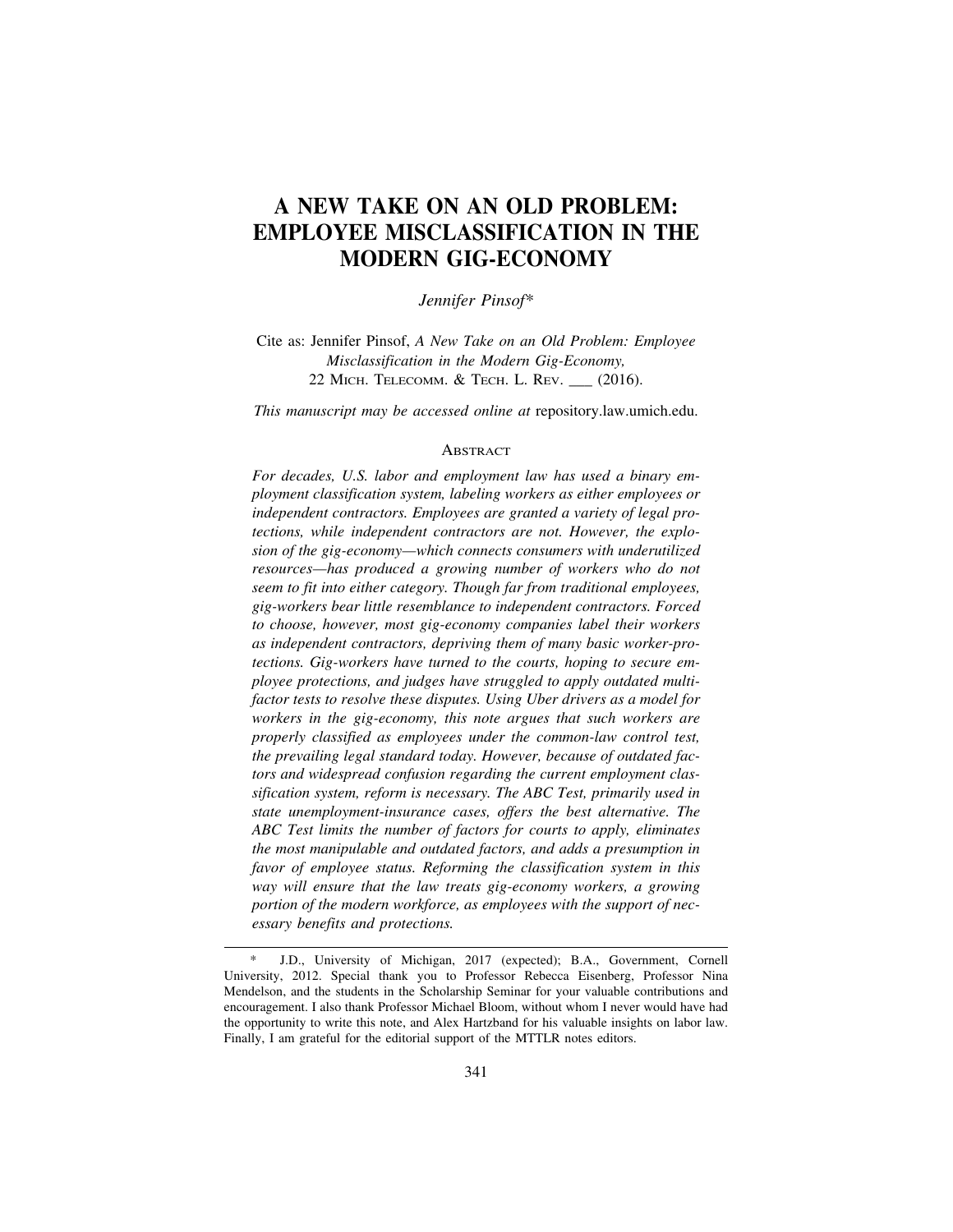| 342      | Michigan Telecommunications and Technology Law Review [Vol. 22:341]                                                       |     |
|----------|---------------------------------------------------------------------------------------------------------------------------|-----|
|          |                                                                                                                           | 342 |
| L.       | BACKGROUND ON WORKER CLASSIFICATION                                                                                       | 344 |
|          | What is an Employee? What is an Independent<br>Α.                                                                         |     |
|          | Contractor? Why does it Matter?                                                                                           | 345 |
|          | The Common Law Control Test and the Need for<br>$\mathbf{B}$ .                                                            |     |
|          |                                                                                                                           | 347 |
| II.      | PROBLEMS WITH THE CURRENT CLASSIFICATION SYSTEM                                                                           | 349 |
|          |                                                                                                                           | 349 |
|          | Confusion and Ambiguity in the Law<br>1.                                                                                  | 349 |
|          | Employers' Economic Motivations<br>2.                                                                                     | 351 |
|          | <b>B.</b>                                                                                                                 | 352 |
|          | The Effects of a Growing Number of Independent<br>C.                                                                      |     |
|          |                                                                                                                           | 353 |
| III.     | COURTS APPLYING THE COMMON LAW CONTROL TEST                                                                               |     |
|          | SHOULD CLASSIFY GIG-WORKERS AS EMPLOYEES                                                                                  | 354 |
|          | Α.                                                                                                                        | 355 |
|          | <b>B.</b>                                                                                                                 | 358 |
|          | $\mathcal{C}$ .                                                                                                           | 360 |
|          | D.                                                                                                                        | 361 |
|          | E.                                                                                                                        | 361 |
|          | $F_{\cdot}$<br>$Location \dots \dots \dots \dots \dots \dots \dots \dots \dots \dots \dots \dots \dots \dots \dots \dots$ | 363 |
|          | G.                                                                                                                        | 364 |
|          | $H_{\cdot}$                                                                                                               | 364 |
|          | Employment by More than One Company<br>L.                                                                                 | 365 |
|          | J.                                                                                                                        | 366 |
| $IV_{-}$ | A GUIDE TO LEGISLATIVE REFORM                                                                                             | 367 |
|          | Presumption of Employment<br>А.                                                                                           | 367 |
|          | Limited Number of Factors<br>$\bf{B}$ .                                                                                   | 368 |
|          | C.                                                                                                                        | 368 |
|          | A Lesson from the States: the ABC Test<br>D.                                                                              | 369 |
| V.       |                                                                                                                           | 370 |
| VI.      |                                                                                                                           | 372 |

# **INTRODUCTION**

 In 1914, the Lehigh Valley Coal Company ("Lehigh") argued before Judge Learned Hand that, despite its name, it was "not in the business of coal mining at all."1 Instead, Lehigh claimed simply to own mines and sell the extracted product—actual mining was contracted out to independent laborers.2 Under this arrangement, Lehigh gave miners access to company mines and would later purchase the coal these workers acquired.3 Thus, Lehigh argued, it owed no duty to these workers, who were not employees, and therefore not protected by the workers' compensation statute at issue in the

<sup>1.</sup> Lehigh Valley Coal Co. v. Yensavage, 218 F. 547, 552 (2d Cir. 1914).

<sup>2.</sup> *See* Richard R. Carlson, *Why the Law Still Can't Tell an Employee When It Sees One and How It Ought to Stop Trying*, 22 BERKELEY J. EMP. & LAB. L. 295, 312 (2001).

<sup>3.</sup> *Lehigh Valley Coal*, 218 F. at 552.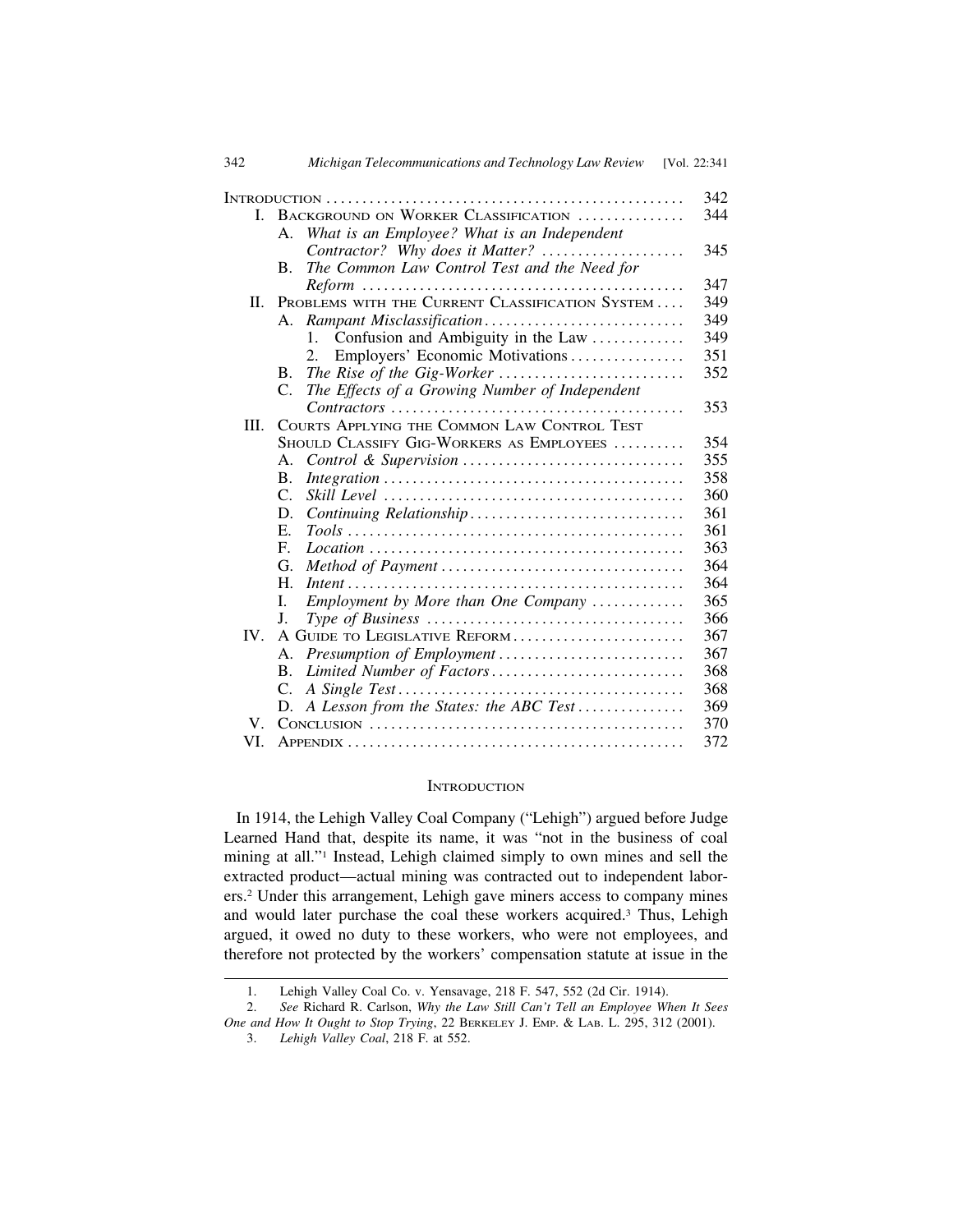case.4 The argument that a mine-owning, coal-selling company is "not in the business of coal mining at all" seems farfetched—perhaps even ridiculous. Judge Hand certainly thought so when he ruled for the plaintiff, stating it would be "absurd to class[ify] such a miner as an independent contractor"<sup>5</sup> given that miners alone "carr[y] on the company's only business."6

Today, more than a century later, companies continue to make similar claims. Uber Technologies, Inc. ("Uber"), a company that allows consumers to hail rides using an online mobile application, provides a recent example. In response to various suits brought by Uber drivers challenging their independent contractor status, the tech start-up has raised uncannily similar arguments to those Lehigh brought before Judge Hand over 100 years ago. For example, in a case brought before the California Labor Commissioner's Office in June 2015, Uber argued it was not a transportation company at all, but rather "a neutral technological platform designed simply to enable [independent] drivers and passengers to transact the business of transportation."7

Cases like these two, where the court is asked to determine whether workers are contractors or employees, are no rare breed in American jurisprudence. For over 100 years, America has classified workers into these two categories, yet the law continuously fails to do so in a uniform, predictable, and purposeful way. Despite this legal confusion, the line between an employee and an independent contractor is crucial, since the distinction often determines whether labor and employment statutes cover individuals.<sup>8</sup> Thus, scholars, courts, and legislatures alike have strived to clarify and reform the binary worker classification system, largely to no avail.<sup>9</sup>

While employment classification is an old legal conundrum, the rise of the "gig-economy" is now pushing America's broken system to the forefront of policymakers' and courts' agendas with new force. The gig-economy, also known as the sharing, on-demand, or platform economy, is comprised of companies that typically use technology to connect consumers with un-

<sup>4.</sup> *See* Carlson, *supra* note 2, at 312 n.78 ("The exact nature of the statute is unclear. The claim was for injuries suffered in an accident at the mine, and Judge Hand refers only once to the underlying statute, without citation.").

<sup>5.</sup> *Lehigh Valley Coal*, 218 F. at 552.

<sup>6.</sup> *Id.* at 553.

<sup>7.</sup> Berwick v. Uber Techs. Inc., Case No. 11-46739 EK, Cal. Labor Comm'n (June 3, 2015).

<sup>8.</sup> For an extensive list of labor and employment laws that apply to "employees" and not independent contractors, see Appendix.

<sup>9.</sup> *See* Micah Prieb Stoltzfus Jost, Note, *Independent Contractors, Employees, and Entrepreneurialism Under the National Labor Relations Act: A Worker-by-Worker Approach*, 68 WASH. & LEE L. REV. 311, 317 (2011) ("It is hardly novel to argue that the current legal regime for determining coverage under the NLRA, as well as other remedial labor and employment statutes, urgently requires legislative reform.").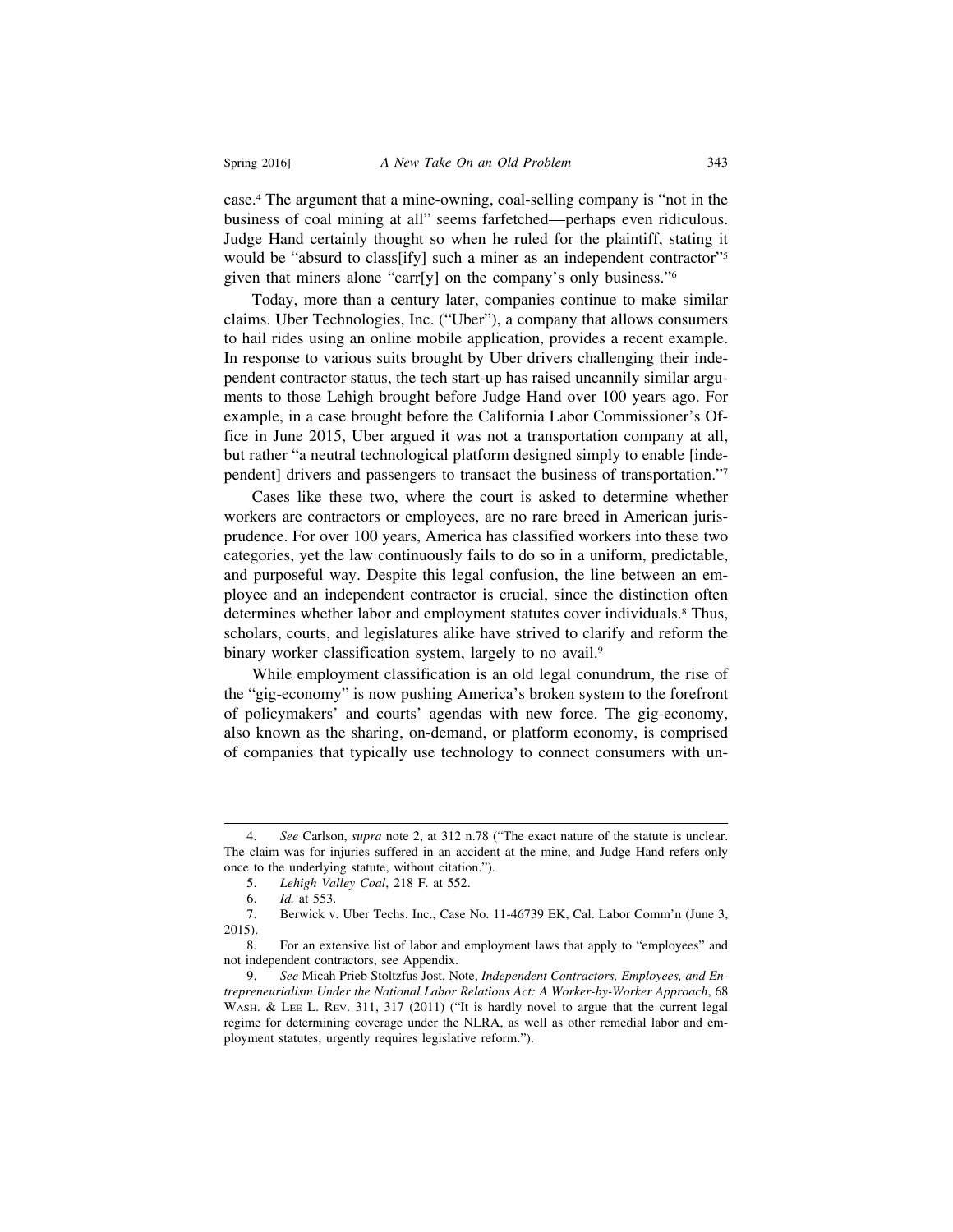derutilized resources.10 Gig-economy companies, such as Uber, Airbnb, and thredUP, connect non-owners interested in accessing these resources—here, cars, spare bedrooms, and old clothes respectively—with owners willing to allow access for a small fee. The explosion of such companies has produced a growing number of gig-workers who do not seem to fit into either of the binary worker categories—though far from traditional employees, they also bear little resemblance to independent, small-business-operating contractors.11 Thus, the need for employment classification reform becomes ever more pressing.

This note argues that members of the gig-economy are properly classified as employees rather than contractors under the current legal standard. However, it further contends that because of outdated factors and widespread confusion regarding the complexity of various standards, reform to the employment classification system is necessary. Reforming the test will ensure that gig-economy workers, a growing portion of the workforce, will fall more clearly into the employee category and gain the necessary benefits and protections that come with such a classification. Part I outlines the employment classification system and its origins. Part II details how the rampant culture of employee misclassification and the rise of the gig-economy each contribute to the increasing number of workers classified as independent contractors—and suggests this is problematic in a society that predicates worker protections on employment status. Part III focuses on the common law control test, which determines worker classification under several federal and state labor and employment statutes. Using Uber drivers as a model for workers in the gig-economy, it suggests that gig-workers are properly classified as employees under the common law test. Part IV suggests possible improvements to the employment classification system that will help clarify the law and secure protections for workers in the gig-economy.

#### I. BACKGROUND ON WORKER CLASSIFICATION

Almost since its inception, America has classified its workers into legal categories.12 Even before the Industrial Revolution, the "master-servant" relationship required clear delineation, as certain rights and responsibilities were tied to this arrangement.<sup>13</sup> For example, according to Blackstone's Commentaries, the law surrounding master-servant relationships dictated the rate and method of payment and grounds for termination.14 Additionally, the

<sup>10.</sup> Joseph Shuford, Note, *Hotel, Motel, Holiday Inn and Peer-to-Peer Rentals: the Sharing Economy, North Carolina, and the Constitution*, 16 N.C. J.L. & TECH. 301, 302 (2015).

<sup>11.</sup> *Id.* at 302-03.

<sup>12.</sup> *See* Carlson, *supra* note 2, at 302 ("Even the pre-industrial world had some need for classification.").

<sup>13.</sup> *See* 1 WILLIAM BLACKSTONE, COMMENTARIES \*410-20.

<sup>14.</sup> *See id.*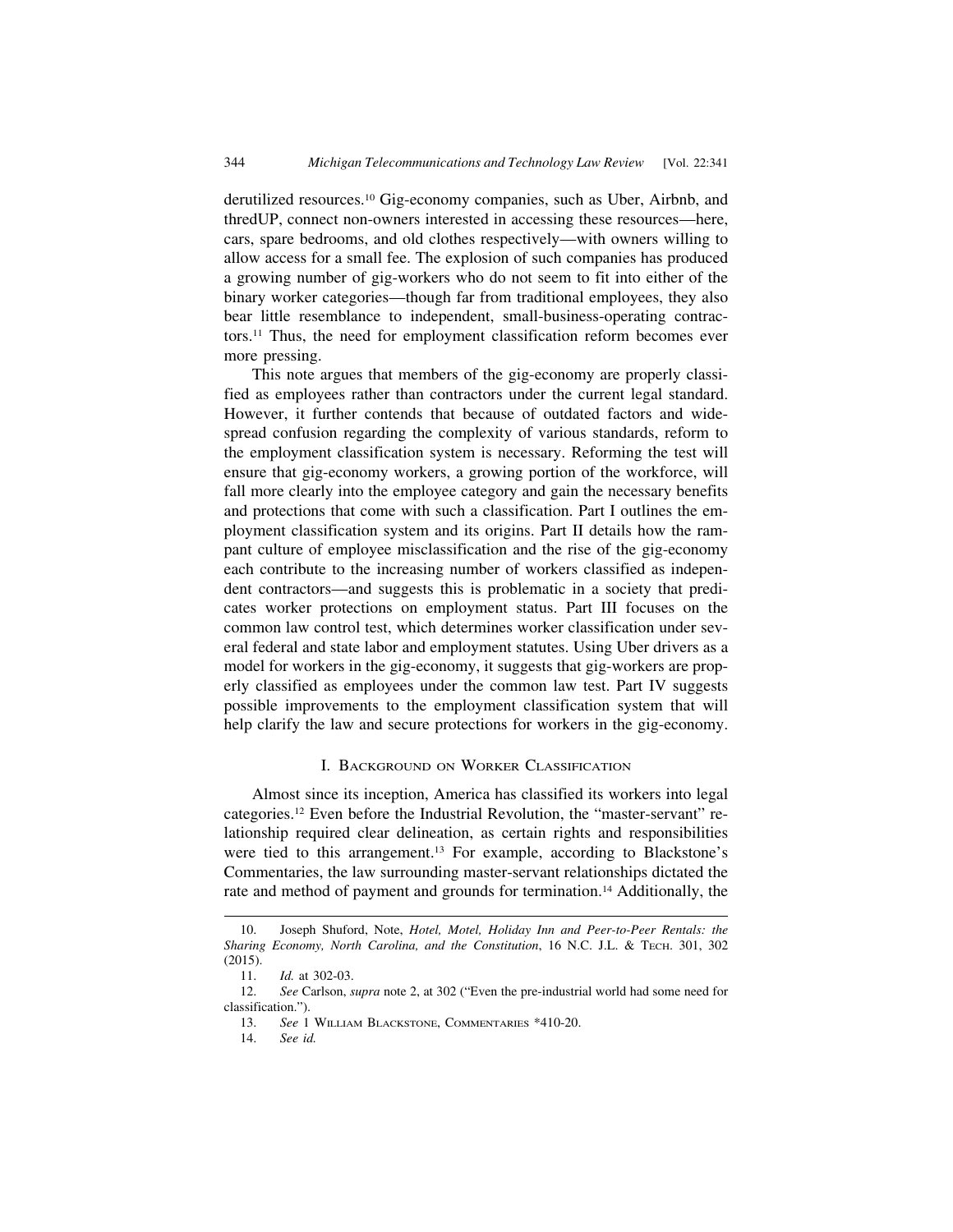question of a master's vicarious liability turned on whether his worker was classified as a "servant."15

Today, America's binary classification system sorts workers into two categories: employee or independent contractor.16 A worker's status as an employee or independent contractor has far-reaching effects on that worker's legal rights and responsibilities.<sup>17</sup> Yet, despite the importance of the employee/contractor distinction and the fact that the distinction has been around for so long, these classifications remain ill-defined by both legislatures and courts. Though this definitional problem appears in many contexts and across statutes, this note will focus on the question of who qualifies as an employee for the purpose of providing workers' benefits and protections, as these are at the heart of the legal battles taking place in courts today.

# A. *What is an Employee? What is an Independent Contractor? Why does it Matter?*

The term "employee" appears in a wide range of statutes and commonlaw rules, and "may very well have a different meaning in each of these contexts."18 Many labor and employment statutes that provide benefits and protections contingent upon employment status provide little guidance for determining who qualifies as an employee. The Fair Labor Standards Act ("FLSA"), for example, provides a circular definition of an employee as "any individual employed by an employer,"<sup>19</sup> while the National Labor Relations Act ("NLRA") defines it as "any person acting as an agent of an employer."20 According to the U.S. General Accounting Office ("GAO"), "[w]orkers who must follow instructions on when, where, and how to work are more likely to be viewed as employees."21 The clearest example of the traditional employee is someone who works for one employer, onsite, on a fixed schedule, for a consistent period of time, and is compensated in wages.<sup>22</sup>

The term "independent contractor" is just as poorly defined, and many labor and employment statutes do not attempt to define independent contrac-

<sup>15.</sup> *See id.*

<sup>16.</sup> Seth D. Harris & Alan B. Krueger, *A Proposal for Modernizing Labor Laws for Twenty-First-Century Work: The "Independent Worker* 7 (The Hamilton Project, Discussion Paper No. 2015-10, 2015).

<sup>17.</sup> For an extensive list of labor and employment laws that apply to employees and not independent contractors, see Appendix.

<sup>18.</sup> Brian A. Langille & Guy Davidov, *Beyond Employees and Independent Contractors: A View from Canada*, 21 COMP. LAB. L. & POL'Y J. 7, 18 (1999).

<sup>19. 29</sup> U.S.C. § 203(e)(1) (2015).

<sup>20. 29</sup> U.S.C. § 152(3) (2015).

<sup>21.</sup> U.S. GOV'T ACCOUNTABILITY OFFICE TESTIMONY, GAO/T-GGD-94-194 TAX AD-MINISTRATION: IMPROVING INDEPENDENT CONTRACTOR COMPLIANCE WITH TAX LAWS 2 (1994).

<sup>22.</sup> See the common law test for an employee, Part I.B.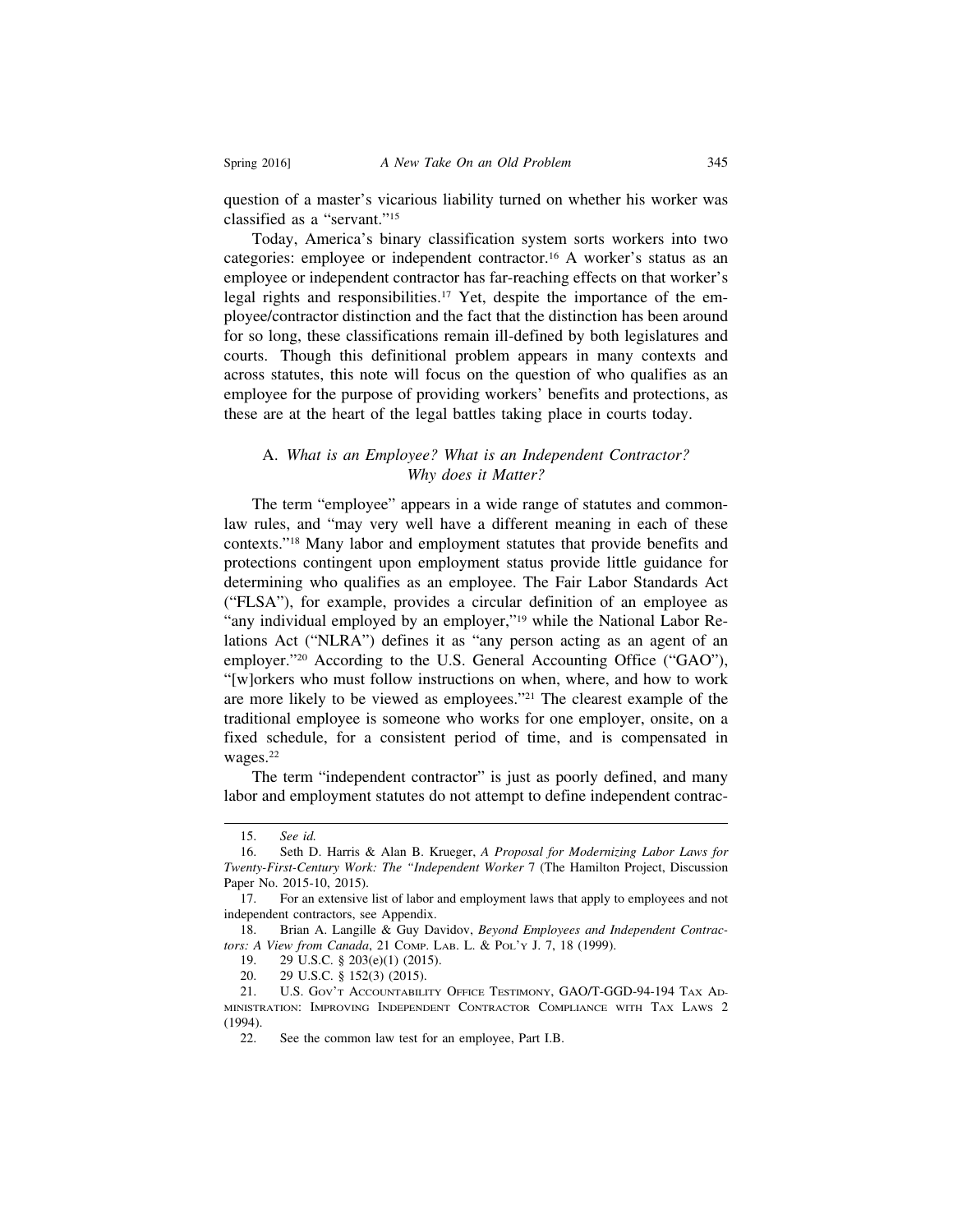tor at all. Instead, these statutes simply assign the term to people who do not fit the definition of an employee, making it a catch-all category for the historically small group of workers whose jobs fall outside the traditional employment model. Though lacking a formal definition, there are certain characteristics that many independent contractors have shared throughout history. In feudal society, independent contractors could serve numerous clients simultaneously, and unlike servants, they were not devoted to a single master.<sup>23</sup> Likewise, modern independent contractors today enjoy more flexibility than do traditional employees. Just as feudal independent contractors were, practically speaking, their own masters, modern independent contractors are their own bosses; they can choose where they work, when they work, for whom they work, and for what rate of pay they work.<sup>24</sup>

However, while this increased flexibility can be extremely valuable, it comes at a cost. An emblematic independent contractor is one who works without supervision performing a task that falls outside the employers' usual course of business.25 As such, contractors are generally viewed as self-employed workers providing a particular service—or are sometimes even considered individual small businesses.<sup>26</sup> This means that contractors are responsible for several legal and financial obligations that traditional employees need not consider. For example, independent contractors must pay their own payroll taxes directly to the government, including income taxes and their share of social security.<sup>27</sup> They must provide for their own benefits packages, including disability and health insurance.28 Independent contractors must also take responsibility to ensure their own job security and sustainable income.29

However, the most substantial cost to being an independent contractor is that they are carved out of most labor and employment statutes. Among the benefits that these statutes bestow on employees (but not contractors) are antidiscrimination, wage and hour, and family and medical leave protec-

<sup>23.</sup> *See* Carlson, *supra* note 2, at 303 ("Not[ ] all workers were 'servants' . . . [T]he term 'independent contractor' appears to have been associated in early times with the idea of an 'independent calling' or a distinct occupation, and early sources suggest that the person in question was not devoted to a single master but was free to serve several clients simultaneously or in seriatim.").

<sup>24.</sup> Noah Lang, *Manifesto for a Modern Worker Class: The On-Demand Contractor*, LINKEDIN: PULSE (June 18, 2015), https://www.linkedin.com/pulse/manifesto-modern-workerclass-on-demand-contractor-noah-lang.

<sup>25.</sup> *See* Brian Muse, *Lawsuits Challenge Classification of Uber Drivers as Independent Contractors*, JDSUPRA BUSINESS ADVISOR (June 3, 2015), http://www.jdsupra.com/legalnews/ lawsuits-challenge-classification-of-96447/.

<sup>26.</sup> U.S. GOV'T ACCOUNTABILITY OFFICE TESTIMONY, *supra* note 21, at 2 n.1 ("In fact, independent contractors are small businesses.").

<sup>27.</sup> *Id.* at 3.

<sup>28.</sup> *Id.*

<sup>29.</sup> *Id.*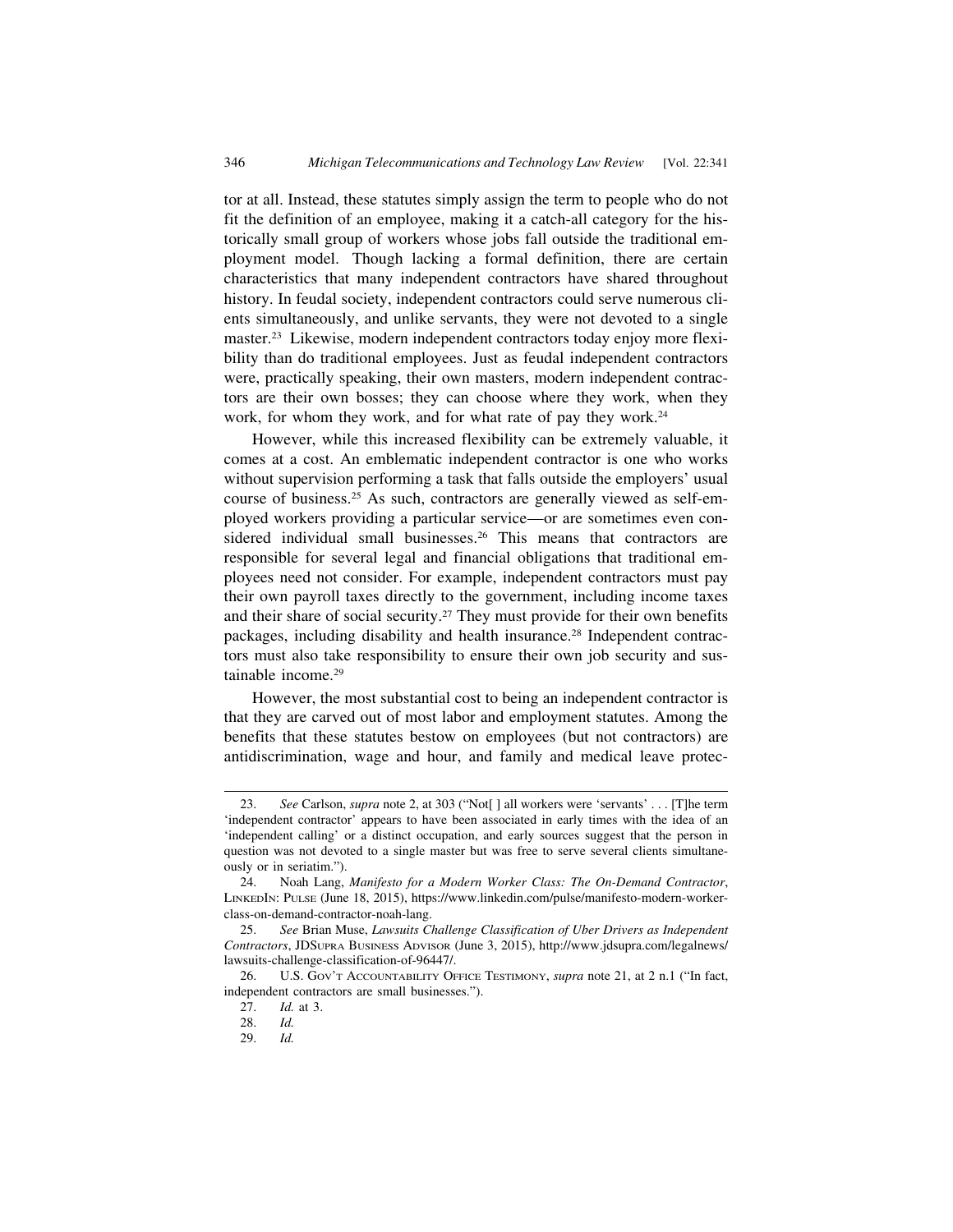tions,30 unemployment insurance and workers' compensation programs,31 and the right to unionize.32 With all of these legal rights riding on a worker's employment status, it is difficult to understate the importance of a clear and consistent way to distinguish between employees and contractors that accurately reflects the modern economy.

#### B. *The Common Law Control Test and the Need for Reform*

 The common law control test was the first legal standard to emerge to determine which workers fell into which category.33 It consists of ten factors: control, supervision, integration, skill level, continuing relationship, tools and location, method of payment, intent, employment by more than one company, and type of business.34 No single factor is dispositive. Courts evaluate each of the ten factors with an eye towards determining which party generally has control over the work process: if the employer controls, the worker is deemed an employee, and if the worker controls, he is deemed an independent contractor.35

The common law control test is rooted in traditional agency law. Courts developed the test primarily to resolve liability disputes between workers

<sup>30.</sup> Anna Deknatel & Lauren Hoff-Downing, *ABC on the Books and in the Courts: An Analysis of Recent Independent Contractor and Misclassification Statutes*, 18 U. PA. J.L. & SOC. CHANGE 53, 54-55 (2015).

<sup>31.</sup> *Id.*

<sup>32.</sup> *See* Jenna Amato Moran, Note, *Independent Contractor or Employee?: Misclassification of Workers and Its Effect on the State*, 28 BUFF. PUB. INT. L.J. 105, 122 (2010) ("[E]mployees are guaranteed their right to bargain collectively . . . Workers in a contingent arrangement, such as independent contractors, do not enjoy these same benefits.").

<sup>33.</sup> Worker classification is relevant under many statutes, and various tests are used to determine classification under such statutes. This note focuses on the traditional common law control test, which applies to the many federal statutes today and is the test on which all others are based. The IRS uses a derivation of the common law control test for the purpose of determining employment tax obligations under the Federal income tax law. It also employs the test to determine who is eligible for social security benefits and unemployment insurance under the Federal Insurance Contributions Act (FICA) and the Federal Unemployment Tax Act (FUTA) respectively. Charles J. Muhl, *What is an Employee? The Answer Depends on the Federal Law*, MONTHLY LAB. REV. 5 (Jan. 2002). Furthermore, the common law test is used for employment determinations made under the National Labor Relations Act (NLRA), the Immigration Reform and Control Act (IRCA), and the Employee Retirement Income Security Act (ERISA). *Id.* The Supreme Court has also held it should be used for any federal statutes that do not explicitly define the term employee. *See* Nationwide Mut. Ins. Co. v. Darden, 503 U.S. 318, 322-24 (1992). Finally, several state courts use variations of the common law control test to determine employment status under state labor and employment statutes. For example, in *O'Connor v. Uber Techs. Inc.*, 82 F. Supp. 3d 1133 (N.D. Cal. 2015), an upcoming class action case against Uber alleging misclassification of its drivers, the Northern District of California will apply the *Borello* test. This test applies eight of the ten common law factors and mentions the remaining two as additional factors for consideration. *See O'Connor*, 82 F. Supp. 3d at 1139.

<sup>34.</sup> Muhl, *supra* note 33, at 7.

<sup>35.</sup> *Id.* at 5.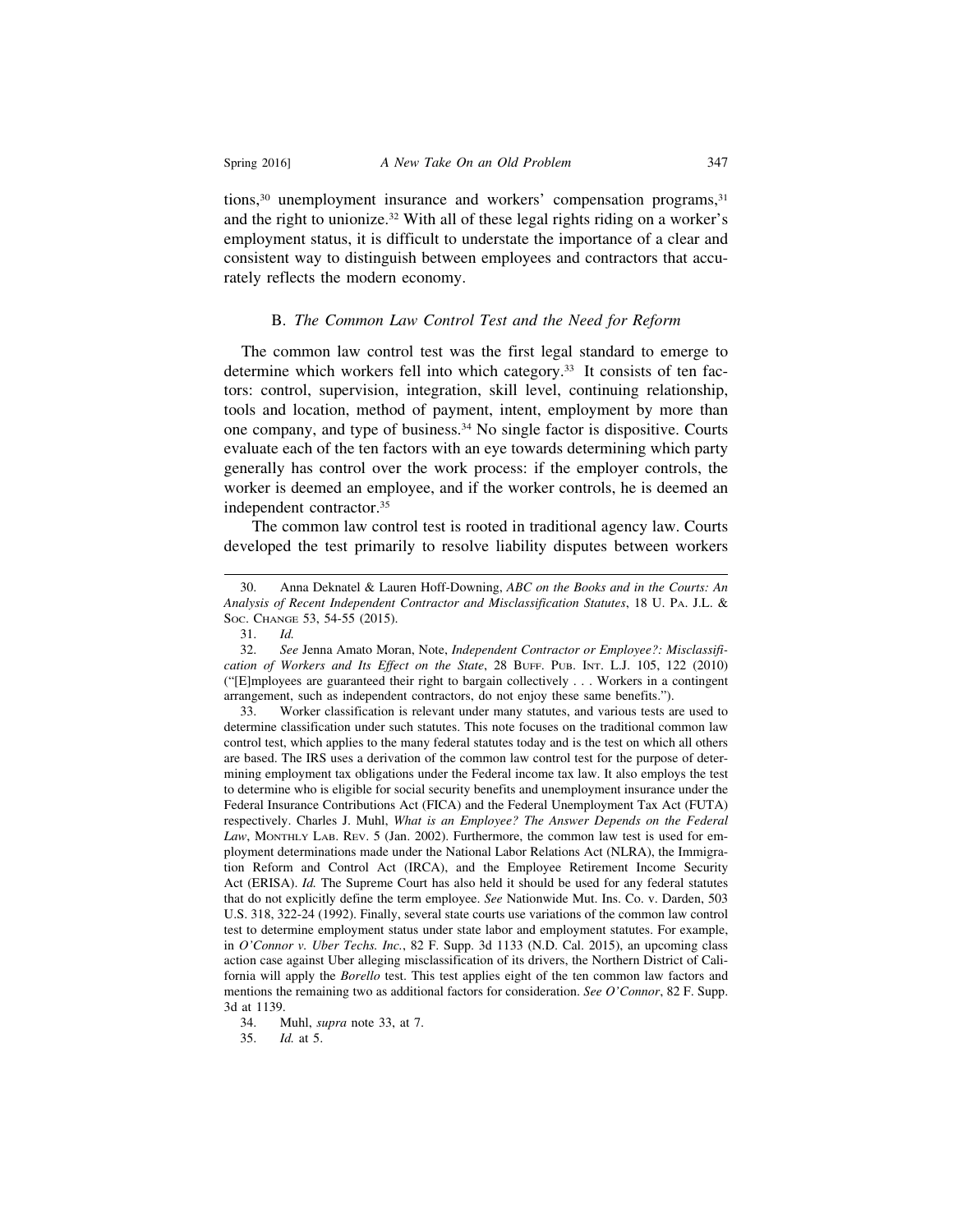and employers.36 Considering its origin, the test's focus on *control* makes perfect sense; to determine whether an employer was liable for the torts of a worker, we would want to know how much control the employer asserted over the working conditions of the employee. Masters tightly controlling and supervising their servants were liable to third parties for their workers' mistakes. (After all, they were in charge of the working environment, owned the tools used, directed the tasks at hand, and ultimately had the final say.) In contrast, independent contractors—free from such supervision—remained liable for their own actions.

The common law control test that courts use today is remarkably unchanged from its original formulation, despite the fact that employment relationships have evolved dramatically since the rule's inception. First, the Industrial Revolution brought about the decline of feudal society and the master-servant model.37 Later, in response to the Great Depression, the New Deal emerged—further altering employment and labor laws to address new concerns facing the modern-day workforce. The New Deal-era labor statutes used the employee/independent contractor distinction—and, implicitly, the common law control test—to define the scope of their coverage. Congress has continued to rely on this distinction in labor statutes throughout the twentieth century. The National Labor Relations Act, Fair Labor Standards Act, Employee Retirement Security Act ("ERISA"), and American's with Disabilities Act ("ADA") are just a few statutes that cover workers classified as employees, but not those classified as contractors.<sup>38</sup>

As a result, today many worker benefits and protections hinge on employment status. And although the common law control test emerged before worker protection laws even existed, the test serves to categorize workers under many of these laws. Though some of these statutes have articulated new tests to determine employment status, each of these tests closely reflects the original common law test, sharing several of the same factors and considerations.<sup>39</sup> While the common law control test and the employee/contrac-

<sup>36.</sup> *See* Carlson, *supra* note 2, at 314-15 ("Initially . . . worker status was truly important only in the event of the occasional accident for which the employer might be held liable. Indeed, the first significant and authoritative statement addressing the problem of worker status, contained in the Restatement (First) of Agency of 1933, distinguished 'servants' from 'independent contractors' for purposes of respondeat superior liability.").

<sup>37.</sup> *Id.* at 303 ("Little of Blackstone's simple portrait of master-servant relations survived into the industrial revolution, especially in America . . . The Industrial Revolution, with its accompanying explosion of new occupations and ways of organizing work, shattered this simplicity.").

<sup>38.</sup> *See* Jost, *supra* note 9, at 313 n.3. The National Labor Relations Act (NLRA), Fair Labor Standards Act (FLSA), Occupational Safety and Health Act (OSHA), Employee Retirement Security Act (ERISA), and Americans with Disabilities Act (ADA) are just a few statutes that cover workers classified as employees, but not those classified as contractors.

<sup>39.</sup> The most common legal tests used to determine whether a worker is an employee or independent contractor include the common law right to control test, the economic realities test, the Internal Revenue Service twenty-factor test, and the ABC Test.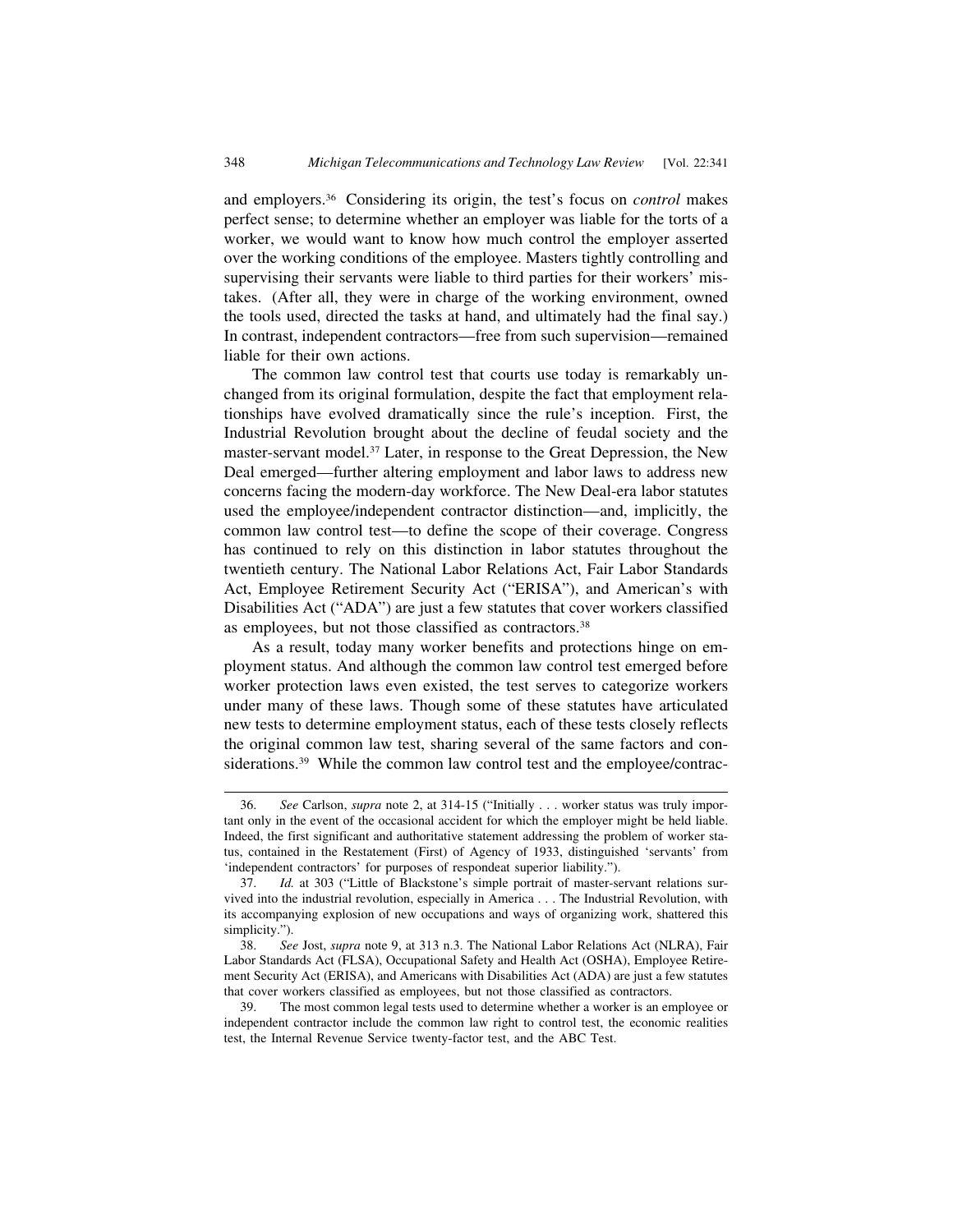tor distinction may have been adequate to define the scope of labor laws in the twentieth century, they cannot be so easily adapted to twenty-first century employment relationships. The reasons for this are explored in the next section.

#### II. PROBLEMS WITH THE CURRENT CLASSIFICATION SYSTEM

A relic of past battles, some of which are no longer relevant, America's employment classification system is in great need of reform. The following section outlines two problems with our current classification system—a culture of misclassification and the rise of workers falling outside of the traditional binary scheme. Both lead to an increasing proportion of workers classified as independent contractors under federal and state statutes.

#### A. *Rampant Misclassification*

 Misclassification, or the improper classification of workers as independent contractors instead of employees, greatly contributes to the growing number of people identified as contractors today, both in the United States and abroad. In 2000, a study commissioned by the U.S. Department of Labor ("DOL") concluded that "nearly a third of all employers misclassified some employees as contractors."40 In 2005, the DOL estimated that over ten percent of private sector workers were misclassified.41 While worker misclassification has been especially prevalent in the construction, trucking, and housekeeping industries, it is present in some form in nearly all sectors.<sup>42</sup> Two related factors drive this phenomenon: ambiguity in the law and employers' economic motivations.

#### 1. Confusion and Ambiguity in the Law

 The confusing, ambiguous legal tests for employment classification lead employers to misclassify workers both intentionally and unintentionally.<sup>43</sup> One source of confusion and ambiguity in the current legal framework is the existence of multiple legal standards for determining whether a worker is an

<sup>40.</sup> Caroline Fredrickson, *Is Your Uber Driver an Independent Contractor or an Employee? It Makes a Difference*, L.A. TIMES (June 5, 2015), http://www.latimes.com/opinion/ op-ed/la-oe-fredrickson-are-uber-drivers-independent-contractors-or-employees-20150605 story.html.

<sup>41.</sup> *Id.*

<sup>42.</sup> James Surowiecki, *Gigs with Benefits*, THE NEW YORKER (July 6, 2015), http:// www.newyorker.com/magazine/2015/07/06/gigs-with-benefits.

<sup>43.</sup> STAFF OF J. COMM ON TAXATION, 110TH CONG., *Present Law and Background Relating to Worker Classification for Federal Tax Purposes* 8 (May 2, 2007) ("A major source of the confusion regarding classification of a worker as an employee or an independent contractor is that present law requires an examination of a variety of factors that often do not result in a clear answer. . . [I]n close cases the law creates a significant gray area that leads to complexity, with the potential for inadvertent errors and abuse."), http://www.irs.gov/pub/irs-utl/x-26-07.pdf.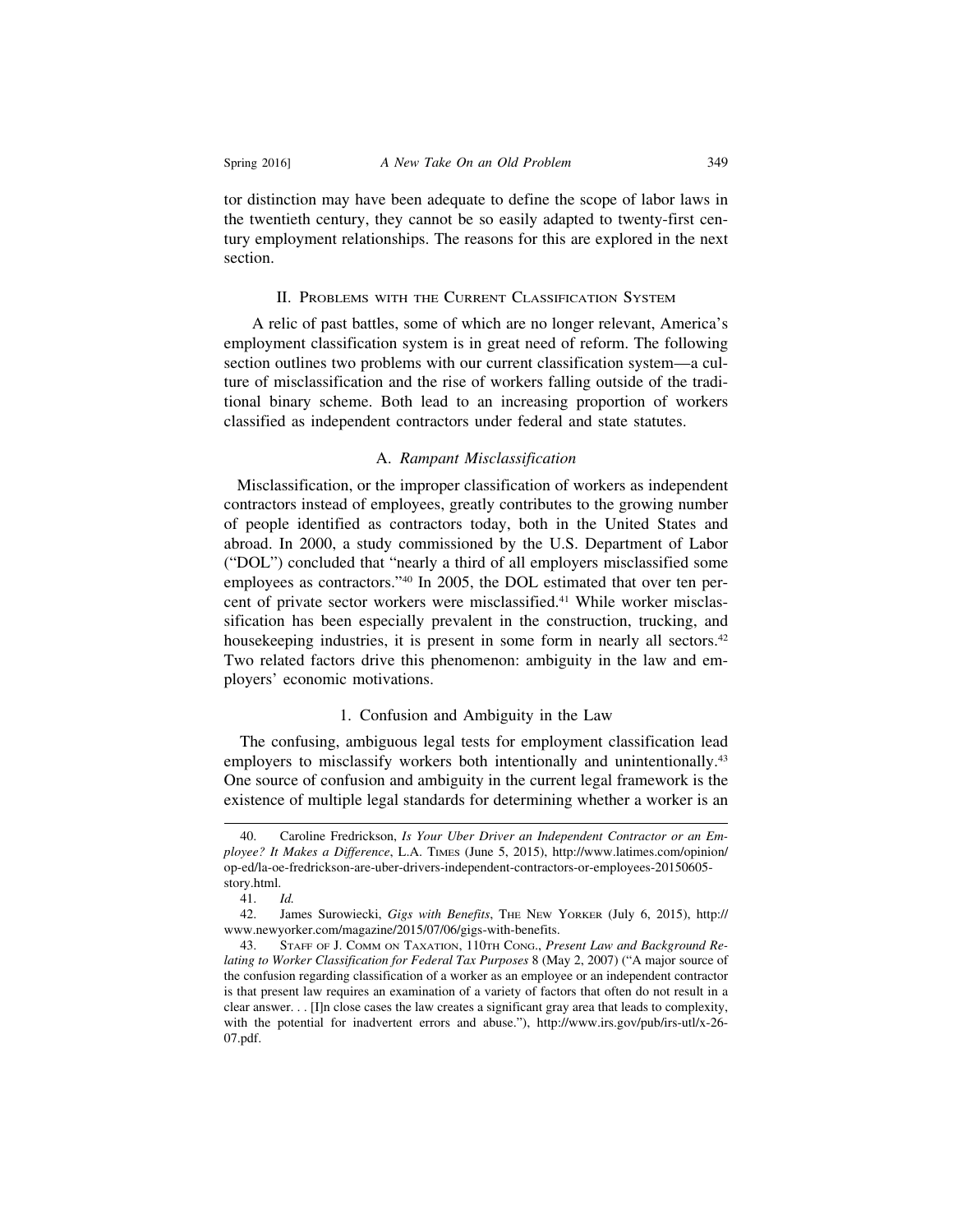employee or independent contractor. Among the standards currently in use are the traditional common law control test, $44$  the economic realities test, $45$ the Internal Revenue Service ("IRS") twenty-factor test,<sup>46</sup> and the ABC Test.47 Courts, government agencies, and state legislatures use these different legal tests to classify workers depending on the agency, jurisdiction, or statute at issue. The IRS, for example, employs a different test than the DOL,48 and the DOL itself employs numerous tests based on which federal law it is enforcing.<sup>49</sup>

On top of the sheer number of balancing-tests is the fact that each test consists of multiple factors, ranging from as few as three<sup>50</sup> to as many as twenty,<sup>51</sup> that must be considered to determine employee status. The varying and often excessive number of factors raises additional ambiguity and confusion for courts, juries, employers, and workers alike. This problem has not gone unnoticed by Congress. In 2007, a report by the Joint Committee on

46. *See* STAFF OF J. COMM ON TAXATION, *supra* note 43 ("In 1987, based on an examination of cases and rulings, the [IRS] developed a list of 20 factors that may be examined in determining whether an employer-employee relationship exists. The degree of importance of each factor varies depending on the occupation and the factual context in which the services are performed; factors other than the listed 20 factors may also be relevant.").

<sup>44.</sup> *See* Karen R. Harned, et al., *Creating A Workable Legal Standard for Defining an Independent Contractor*, 4 J. Bus. ENTREPRENEURSHIP & L. 93, 100 (2010) ("The 'right to control' looks at the control the employer has over the employee but not over an independent contractor, focusing on the employer's right to direct the means of production. The common law 'right to control' test is used by courts to determine employee status in various types of cases, including employment discrimination and benefits cases, tax cases, and tort (wrongful act) liability cases. This approach to classification stems from the agency law definition of employee, and relies on a thorough investigation of the facts of each case. This test generally gives employers more latitude to classify workers as independent contractors than do other legal approaches.").

<sup>45.</sup> *See* Moran, *supra* note 32, at 116-17 (The economic realities test "examines whether the worker is not only under the control of the employer . . . but is also economically dependent on the employer. The analysis is [commonly] based on six factors: (1) the extent of the individual's investment in the equipment and facilities; (2) the individual's opportunity for profit or loss; (3) the degree of control exercised by others over the individual's work; (4) the importance of the services to the alleged employer's business (i.e., whether the service performed is an integral part of the business); (5) the permanency of the relationship between the work and the employer; and, (6) the skill required of the individual in performing the work.").

<sup>47.</sup> *See* Deknatel & Hoff-Downing, *supra* note 30, at 65 (The ABC Test is "a simplified version of the common law 'right to control' factors with a presumption of employment surmountable only by satisfying a three-prong assessment . . . The three factors as laid out in the Massachusetts and other state statutes are: (A) that 'the individual is free from direction and control,' applicable both 'under his contract for the performance of service and in fact,' (B) that 'the service is performed outside the usual course of business of the employer,' and (C) that the 'individual is customarily engaged in an independently established trade, occupation, profession, or business of the same nature as that involved in the service performed.' " (citing MASS. GEN. LAWS ch. 149, § 148B(a)(1)-(3) (2016)).

<sup>48.</sup> *See* Moran, *supra* note 32, at 108.

<sup>49.</sup> *Id.* at 107-08.

<sup>50.</sup> ABC Test.

<sup>51.</sup> Traditional IRS Test.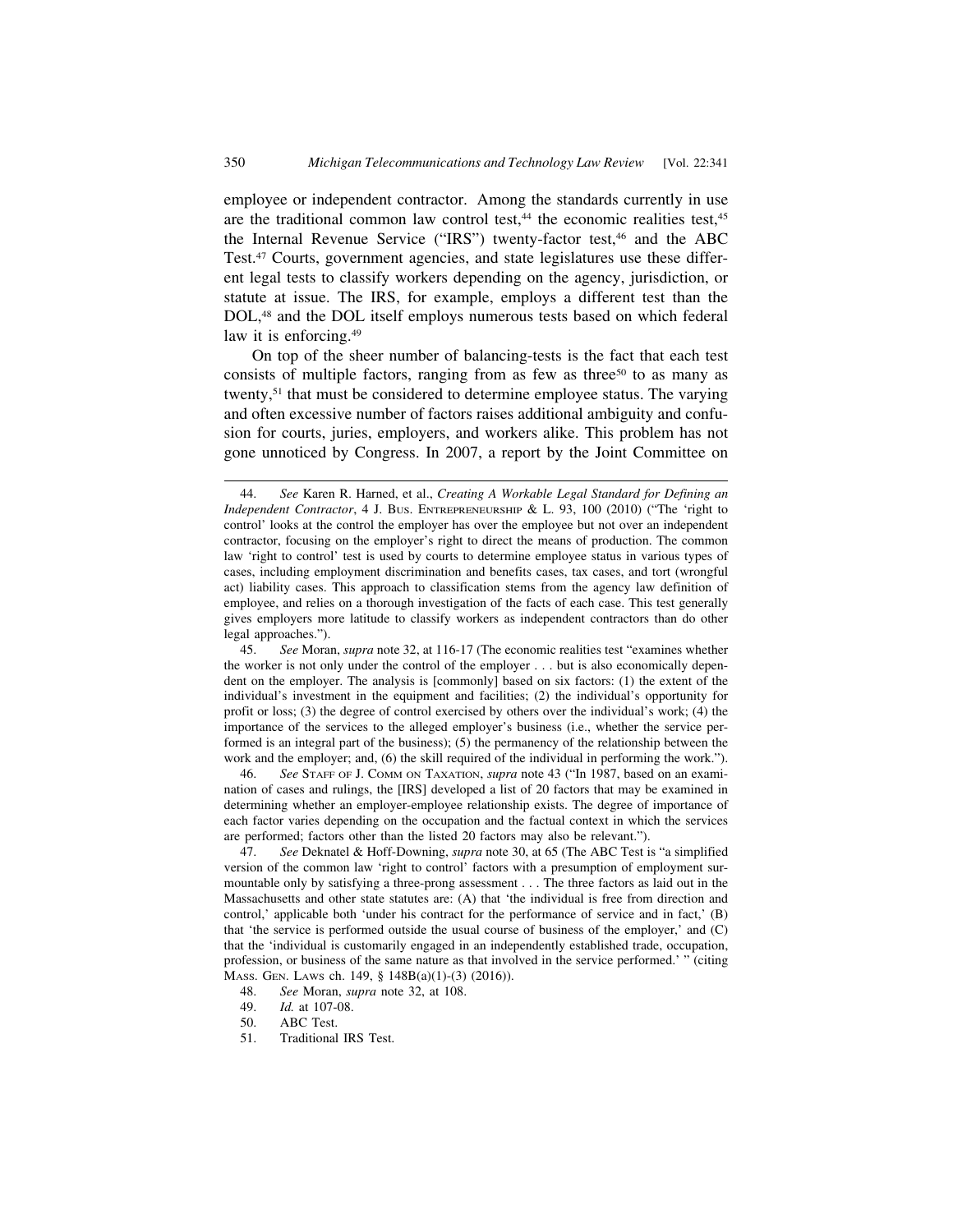Taxation pointed to some of the predominant issues with multi-factor tests, specifically in the employment classification context. The report stated:

Under the common-law test, some of the relevant factors may support employee status, while some may indicate independent contractor status, and there are no rules for the weight that any particular factor is given. In addition, some of the relevant factors involve an examination of objective facts, while others involve an examination of subjective facts or an examination of a combination of objective and subjective facts.52

Under such a system, reasonable people may differ as to the correct classification of an individual when given a certain set of facts. For example, an employer acting in good faith may reasonably classify his workers as contractors, but an IRS agent or judge may reach the opposite conclusion by weighing factors differently.<sup>53</sup> Employers and workers therefore lack meaningful notice, since they cannot predict the assessment of a judge or agency in any meaningful way.54

Another problem with the multi-factor approach is that despite legislatures' attempts to update the factors to prevent misclassification,<sup>55</sup> the continuous modernization of the economy makes many factors increasingly less relevant and more manipulable. For example, given the increase in popularity of telecommuting, or working remotely, the location of the work factor is outdated and easily manipulated in favor of independent contractor status.<sup>56</sup> The existence of multiple standards and numerous, outdated factors results in an unpredictable, overly complex classification system that leaves a growing number of workers unprotected.

#### 2. Employers' Economic Motivations

 Employers' economic considerations also lead to an increase in the number of workers misclassified as independent contractors, even when such a relationship does not exist.<sup>57</sup> Misclassification is often motivated by incen-

<sup>52.</sup> *See* STAFF OF J. COMM ON TAXATION, *supra* note 43, at 8.

<sup>53.</sup> *Id.*

<sup>54.</sup> *Id.*

<sup>55.</sup> *See, e.g.*, Deknatel & Hoff-Downing, *supra* note 30, at 58 ("Twenty-two states have passed one or more statutes between 2004 and 2012 to alter their prior requirements for designating independent contractors or to alter the enforcement structure or penalties used against employers who fail to do so correctly.").

<sup>56.</sup> *See infra* Parts III.F and III.G.

<sup>57.</sup> Employers in competitive industries have particularly strong economic incentives to misclassify employees as contractors in order to obtain competitive advantages over their competitors. This in turn challenges competitors to make similar moves to avoid an unfair playing field both at home and abroad. *See* DEP'T OF LABOR, ADMINISTRATOR'S INTERPRETATION NO. 2015-1, APPLICATION OF THE FAIR LABOR STANDARDS ACT'S "SUFFER OR PERMIT" STANDARD IN THE IDENTIFICATION OF EMPLOYEES WHO ARE MISCLASSIFIED AS INDEPENDENT CONTRAC-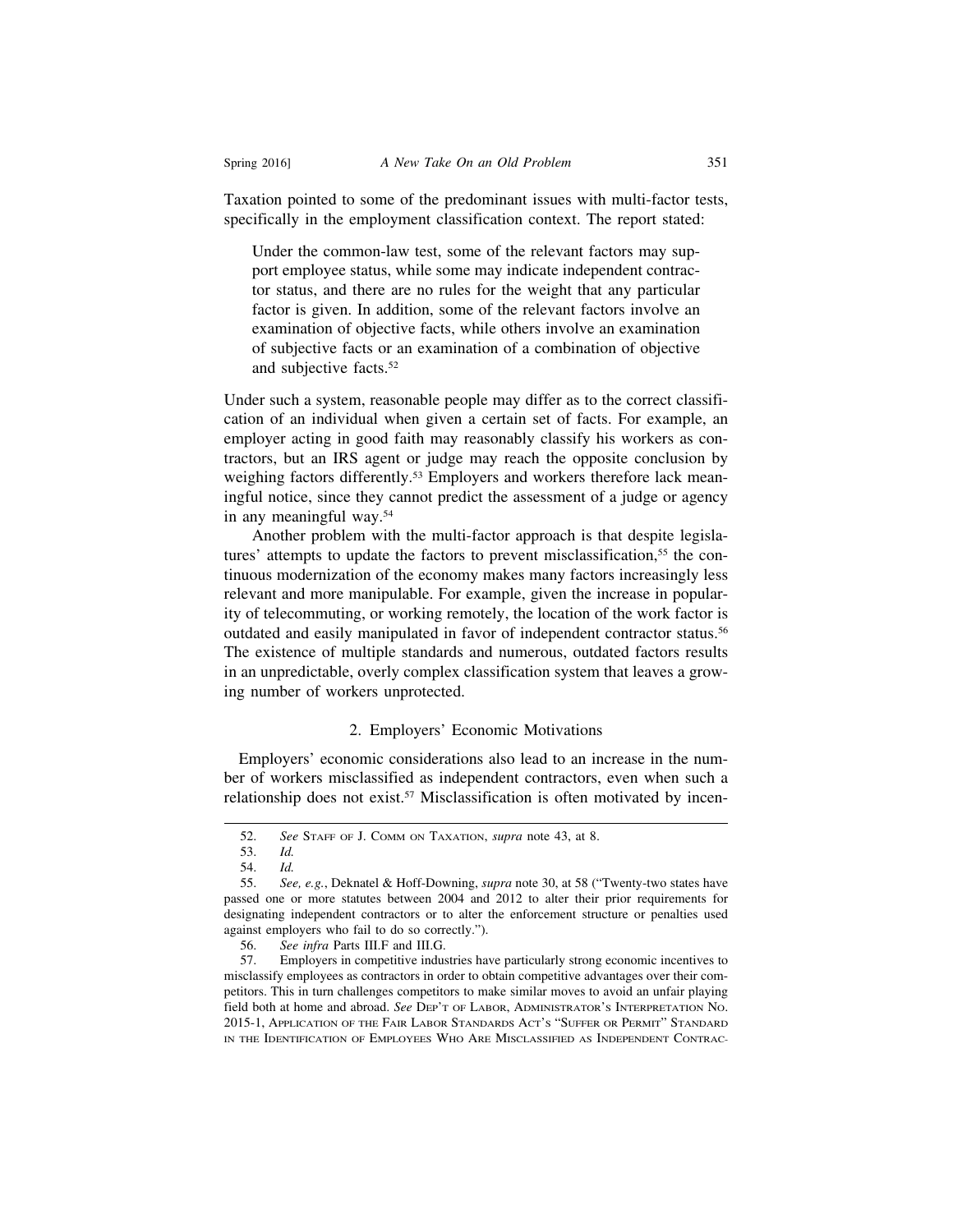tives to minimize the cost of labor and limit employer liability.58 When employers classify employees as independent contractors, they avoid the costs of payroll taxes, minimum wage, and overtime; the risks of employment discrimination law; the need to bargain with unions; and the burden of providing unemployment insurance, workers' compensation, or family and medical leave.59 As a result of these savings, independent contractors are estimated to cost twenty to thirty percent less per worker.<sup>60</sup> To take advantage of these potential cost savings, employers have used various tactics to label workers as independent, for example by manipulating subtle semantic distinctions, exploiting subcontracting structures, or registering workers as independent business entities.61 They often get away with these tactics by capitalizing on the ambiguity in the law discussed above. $62$ 

# B. *The Rise of the Gig-Worker*

 The growing number of workers classified as independent contractors reflects more than rampant misclassification. The rise of the non-traditional workforce has led to an increase in workers falling outside the traditional employee model—while far from the emblematic nine-to-five employee, gig-workers are not independent business owners either. Though government studies are limited and reflect older data, the most recent GAO study estimated that the non-traditional workforce, broadly defined, comprised 35.3 percent of all employed workers in 2006, and 40.4 percent in 2010.63 This is a significant increase from a 1999 DOL study, which found that alternative work arrangements comprised only 9.3 percent of America's workforce.<sup>64</sup> Since they are not employees under the statutory definitions in most labor statutes, the majority of these workers are labeled as independent contractors.

61. Deknatel & Hoff-Downing, *supra* note 30, at 53.

62. *See supra* Part II.A.1.

TORS at 1 (2015) [hereinafter DOL INTERPRETATION]; *see also* Jost, *supra* note 9, at 315; *see also* Deknatel & Hoff-Downing, *supra* note 30, at 55 (explaining that businesses following the rules must compete with those "taking unfair advantages to their bottom line by skirting taxes.").

<sup>58.</sup> *See* Moran, *supra* note 32, at 106.

<sup>59.</sup> *See* Carlson, *supra* note 2, at 337; *see also* Deknatel & Hoff-Downing, *supra* note 30, at 53.

<sup>60.</sup> *See* Steven Greenhouse, *U.S. Cracks Down on "Contractors" as a Tax Dodge*, N.Y. TIMES (Feb. 18, 2010), http://www.nytimes.com/2010/02/18/business/18workers.html?page wanted=all&\_r=0 (quoting Ohio Attorney General Richard Cordray's estimate).

<sup>63.</sup> The GAO defines "non-traditional workforce" as "workers [who] do not have standard work arrangements—permanent jobs with a traditional employer-employee relationship." U.S. GOV'T ACCOUNTABILITY OFFICE, GAO-15-168R, CONTINGENT WORKFORCE: SIZE, CHAR-ACTERISTICS, EARNINGS, AND BENEFITS 4 (2015), http://www.gao.gov/assets/670/669766.pdf.

<sup>64.</sup> U.S. DEP'T OF LABOR, FUTUREWORK: TRENDS AND CHALLENGES FOR WORK IN THE 21ST CENTUR*y* 9 (1999), http://digitalcommons.ilr.cornell.edu/cgi/viewcontent.cgi?article=10 66&context=key\_workplace.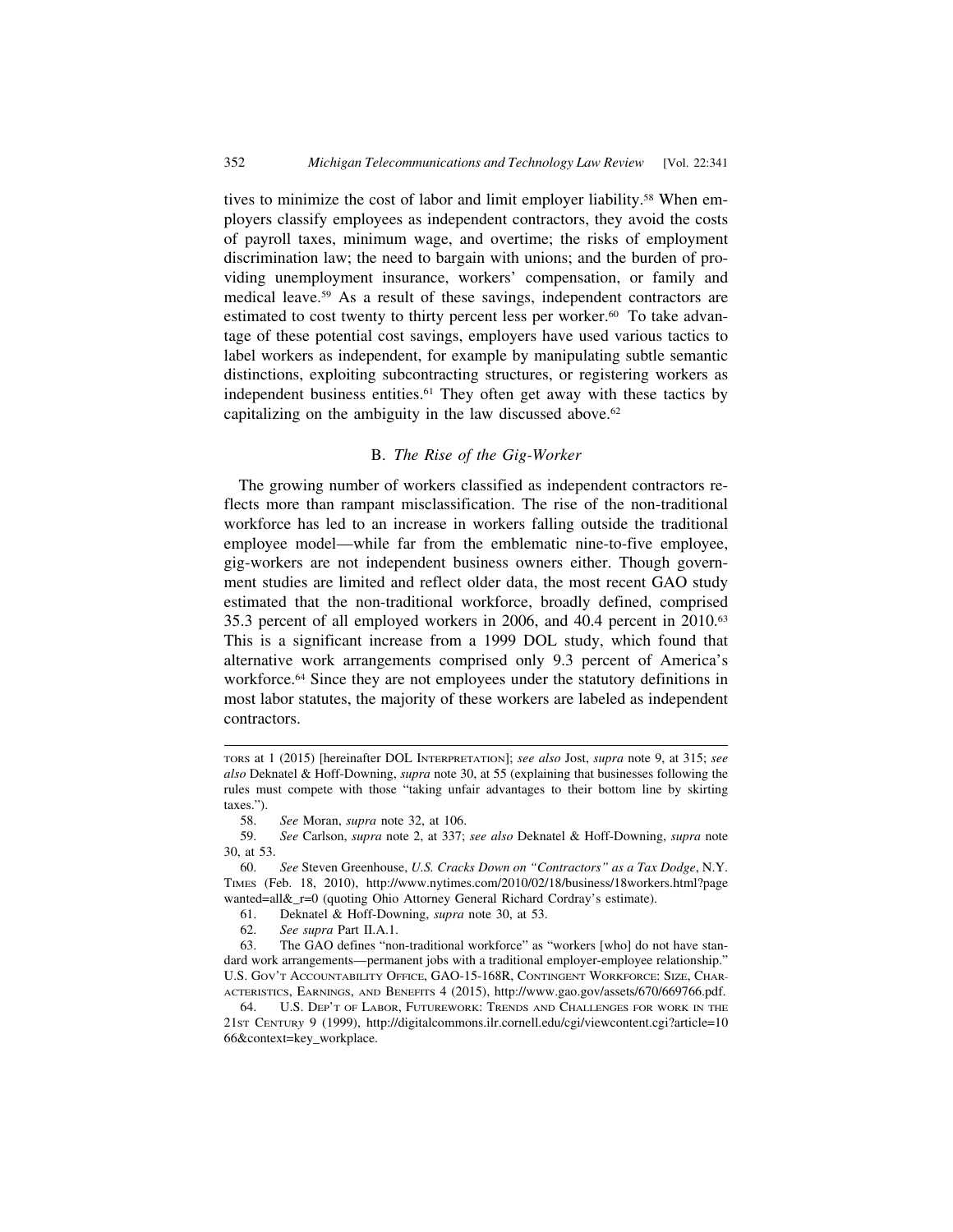As a growing part of the workforce holds non-traditional forms of employment, fewer and fewer people are protected by the labor and employment statutes that have protected workers for decades. Congress enacted laws like the FLSA under the assumption that most of the workforce would be traditional employees; independent contractor status was not intended to apply to a significant portion of the population. Classifying all gig-economy workers as contractors will result in an increasing number of workers left unprotected by labor and employment laws.

#### C. *The Effects of a Growing Number of Independent Contractors*

 The rise of independent contractors presents several complications for a society that predicates worker protections on employee status. Independent contractors are not entitled to minimum wage, overtime compensation, unemployment insurance, disability insurance, health insurance, workers' compensation, and other benefits that help secure their health, safety, and wellbeing.<sup>65</sup> They have no social safety net to fall back on.<sup>66</sup> To make matters worse, many workers classified as contractors fail to purchase these forms of insurance individually, as they do not identify as self-employed.<sup>67</sup> The growing number of gig-economy workers, and consequently uninsured workers, creates systemic problems for the country at large.

Another significant harm of expanding the independent contractor category is decreased government tax revenue.<sup>68</sup> When employees are misclassified as independent contractors, unemployment insurance funds, payroll taxes, and workers' compensation funds go unpaid.69 A series of government studies reveal the sizeable economic impact of misclassification. For exam-

<sup>65.</sup> *See* Fredrickson, *supra* note 40 ("The societal consequences [of misclassification] are significant, allowing the circumvention of protections that guarantee workers a decent wage, maternity leave, protections from harassment and discrimination — the kinds of things President Obama has characterized as 'basic needs,' not bonuses: 'They should be part of our bottom line as a society.' "); U.S. GOV'T ACCOUNTABILITY OFFICE TESTIMONY, *supra* note 21, at 3 ("Independent contractors themselves must provide for any benefit packages, such as life and health insurance, they choose to obtain.").

<sup>66.</sup> Hamza Shaban, *Senator Warner Calls For New Policy To Address On Demand Economy*, BUZZFEED (June 4, 2015), http://www.buzzfeed.com/hamzashaban/on-demandeconomy-collides-with-presidential-politics-in-war#.ge4m0xy5Y (In the words of Senator Mark Warner, uninsured gig-workers "may be doing extraordinarily well — until they're not, and then there is nothing to catch them until they end up, candidly, back on the taxpayer's dime.").

<sup>67.</sup> Jacquelyn Smith, *Self-Employment Rates Are Down Since the Recession, but May be on the Rise Again Soon*, FORBES (Feb. 6, 2014), http://www.forbes.com/sites/jacquelynsmith/2014/02/06/self-employment-has-declined-since-the-recession-but-it-may-be-on-therise-again-soon/#498983fa7e56 (stating that only 6.6% of reported jobs were self-employed).

<sup>68.</sup> *See* DOL INTERPRETATION, *supra* note 57.

<sup>69.</sup> *See* Deknatel & Hoff-Downing, *supra* note 30, at 55; *see also* A.B.A, *Employee Misclassification Can Lead to Big Penalties for Employers*, A.B.A. E-NEWSLETTER (July 2011), https://www.americanbar.org/newsletter/publications/youraba/201107article05.html ("A 2009 study by the treasury inspector general estimated that misclassification costs the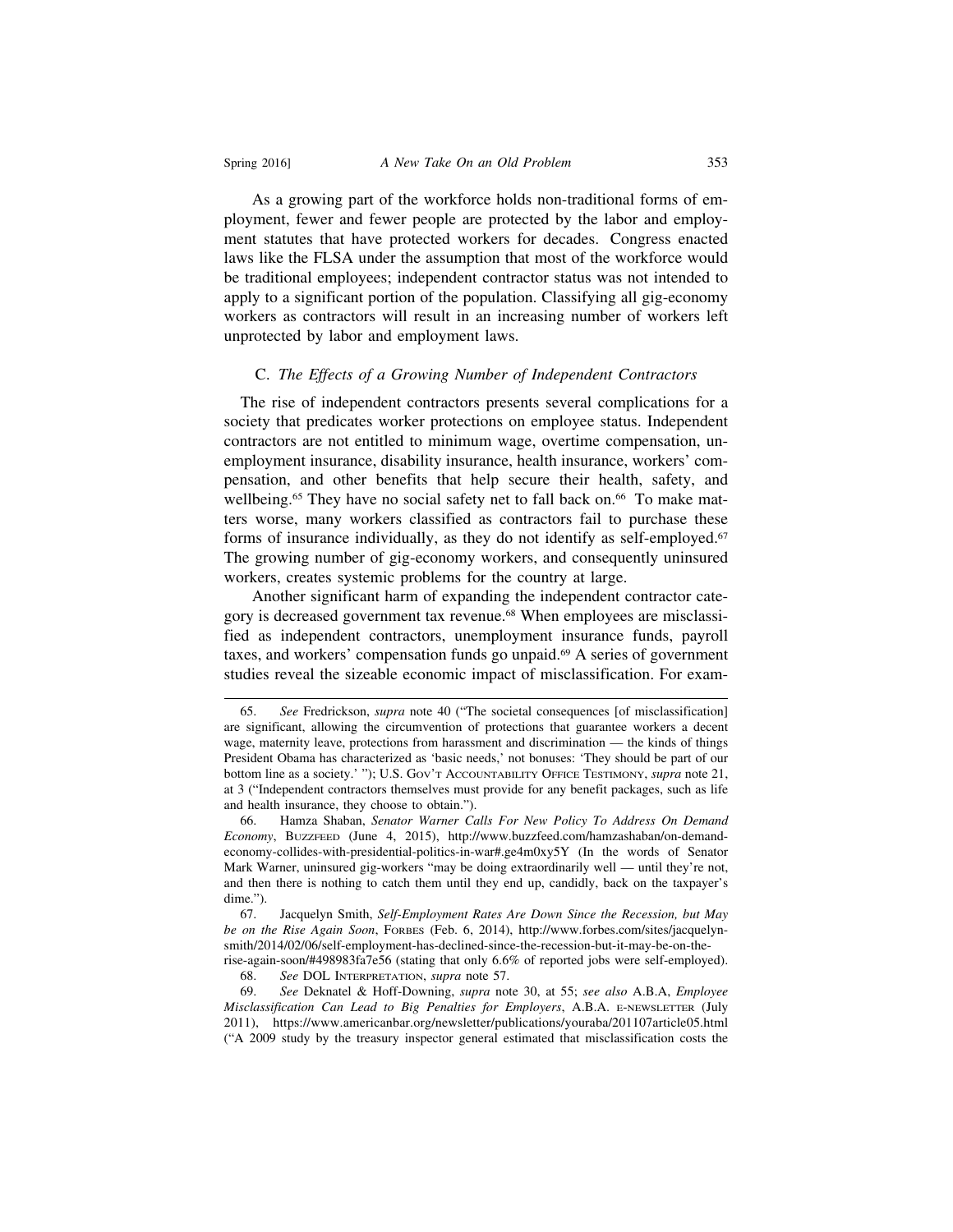ple, the New York Department of Labor's Unemployment Insurance Division audits from 2002 through 2005 revealed an average of over 175 million dollars per year in underreported taxes to the state's unemployment insurance fund.70 In addition, the Colorado Department of Labor and Employment estimated a 167 million dollar loss in income tax revenues annually due to misclassification.<sup>71</sup> The lack of tax revenue has two causes. First, employers avoid paying unemployment taxes and a portion of social security taxes by classifying workers as independent contractors.72 Second, workers classified as independent contractors often do not recognize themselves as self-employed and thus fail to pay the full amount of their federal tax contributions themselves.73 It is also more difficult for independent contractors to successfully pay their taxes, as tax collection is more effective at the organization level rather than at the individual level.<sup>74</sup>

# III. COURTS APPLYING THE COMMON LAW CONTROL TEST SHOULD CLASSIFY GIG-WORKERS AS EMPLOYEES

The many shortcomings of the antiquated worker classification system used in America today demonstrate a serious need for legislative reform. Meanwhile, gig-economy workers have already turned to the courts in search of employee status, and judges must work within the current legal

72. U.S. GOV'T ACCOUNTABILITY OFFICE TESTIMONY, *supra* note 21, at 2-3 ("For workers classified as employees, the employer must withhold and deposit income and social security taxes from employee wages. The employer is also required to pay unemployment taxes and a share of social security taxes . . . In contrast, independent contractors—not the employer have to take responsibility for their taxes, benefits, and income and job security.").

73. *Id.* at 1-4 ("Independent contractors tend to have lower tax compliance than employees . . . IRS studies since the 1970s have consistently documented a difference in tax compliance between employees and self-employed workers such as independent contractors. Employees historically reported almost all of their wage income. Conversely, IRS has found that independent contractors, in the mid-1970s, reported 74 percent of their business income. .An IRS study of independent contractors who should have been classified as employees found that they only reported 62 percent of their income for 1984.' IRS' most recent compliance results. . .continued to show a large difference in compliance rates . . .").

74. *Id.* at 8-9 ("IRS and tax researchers generally agree that these compliance differences can be explained by 'opportunity.' Being subjected to income tax withholding (unlike independent contractors), employees have little opportunity to underreport income and escape detection. Withholding provides employees with a gradual and systematic way to pay their taxes. It also facilitates IRS tax collection by consolidating and filtering periodic tax payments from millions of employees through their employers.").

United States \$54 billion in underpayment of employment taxes *and* \$15 billion in unpaid FICA and unemployment taxes.") (emphasis in original).

<sup>70.</sup> Linda H. Donahue, James Ryan Lamare & Fred B. Kotler, *The Cost of Worker Misclassification in New York State*, CORNELL UNIVERSITY, SCHOOL OF INDUSTRIAL AND LA-BOR RELATIONS (Feb. 2007), http://digitalcommons.ilr.cornell.edu/cgi/viewcontent.cgi?article= 1009&context=reports.

<sup>71.</sup> COLO. DEP'T OF LABOR AND EMP'T, 09-1310, *Misclassification of Employees as Independent Contractors*, ANN. COMPLIANCE REP. 11 (June 2, 2011), https://www.carpenters .org/Libraries/Documents\_PDFs/Colorado\_Annual\_Compliance\_Report\_6-11.sflb.ashx.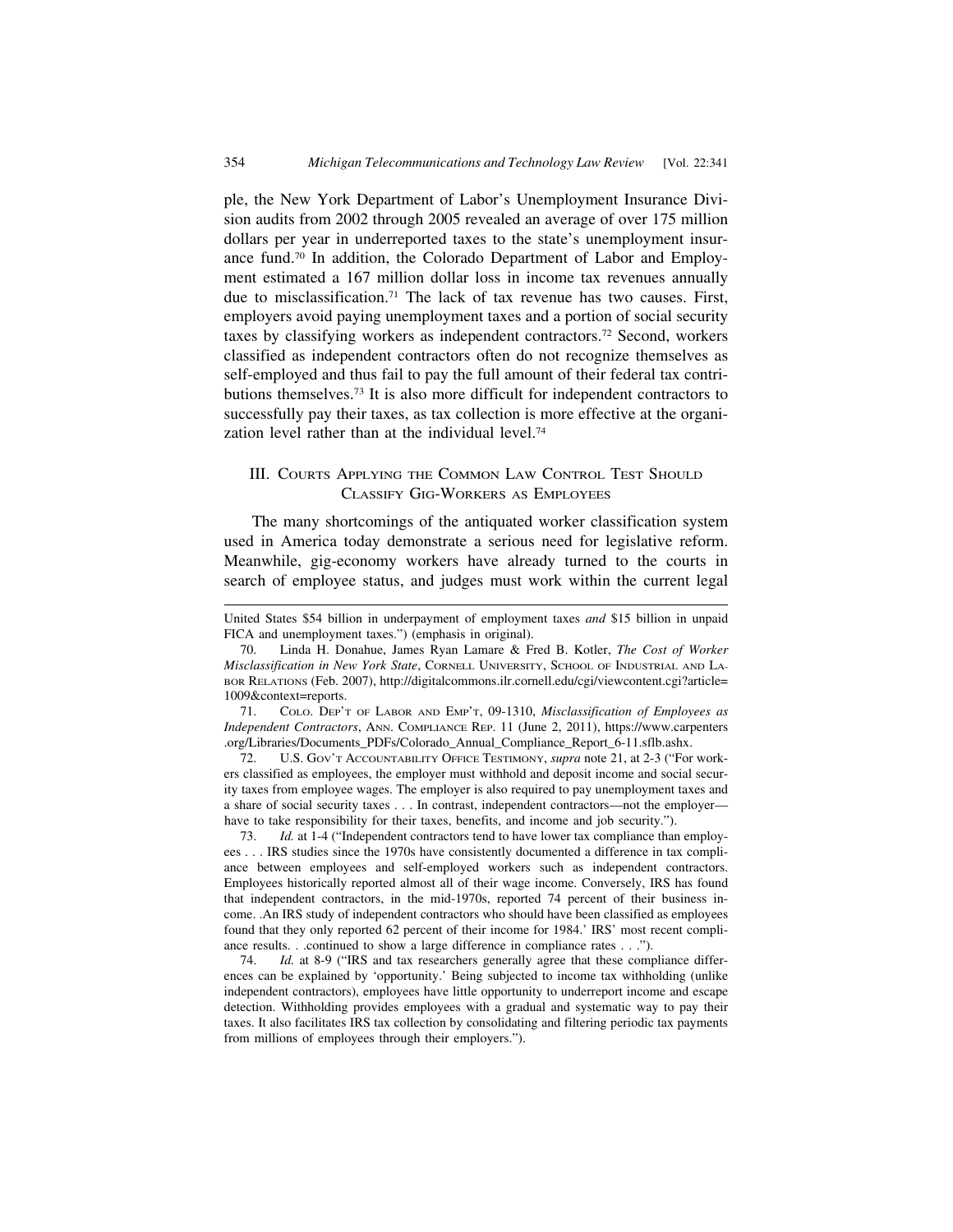framework to resolve these disputes.75 Using Uber drivers as a model for workers in the gig-economy, this section will analyze how courts should think about the employment status of these workers under each factor of the common law control test.76 Unless and until legal reform occurs, courts should classify Uber drivers and similarly situated workers in the gig-economy as employees under this test.

#### A. *Control & Supervision*

 The first factor of the common law control test is known as "the right to control."77 Typically, if a worker is found to assert control over the details of his work, he is labeled as an independent contractor under this factor. Conversely, if the employer asserts control over the details of the work, then the worker is classified as an employee. A second, related factor of the common law test is supervision, which classifies workers as employees when they are directly supervised by their employers, and which classifies workers as independent contractors when they are not directly supervised. These two factors in particular are so intertwined that they will be analyzed together.

In response to numerous cases brought against Uber regarding the classification of its workers,78 Uber claims it does not exercise control over or supervise its drivers and thus drivers should be classified as independent contractors under these two factors.79 Uber drivers do not work onsite and are not directly overseen by managers. Uber's recruitment website even boasts the tagline: "NO OFFICE, NO BOSS"80 and emphasizes its drivers'

<sup>75.</sup> Uber is currently facing employment classification litigation in California, Florida and Massachusetts.

<sup>76.</sup> Again, although a multitude of statutes make classification of workers relevant and deploy numerous standards, this paper focuses on the traditional common law control test, which applies to many federal statutes today and is the test on which all others are based. *See infra* note 33.

<sup>77.</sup> The control factor is included in all iterations of the common law control test as well as the economic realties test and the ABC test.

<sup>78.</sup> Kristen V. Brown, *Uber is Facing a Staggering Number of Lawsuits*, FUSION (Jan. 25, 2016), http://fusion.net/story/257423/everyone-is-suing-uber/ (reporting that in 2015, 50 lawsuits were filed against Uber in U.S. federal courts.); *see, e.g.*, *O'Connor*, 82 F. Supp. 3d 1133; Berwick v. Uber Techs. Inc., Case No. 11-46739 EK, Cal. Labor Comm'n (June 3, 2015).

<sup>79.</sup> Defendant's Motion for Summary Judgment, O'Connor v. Uber Techs. Inc., No. 13- 03826-EMC, 2014 WL 10889983 (N.D. Cal. Dec. 4, 2015) (According to Uber's Motion for Summary Judgment in the *O'Connor* case, the company has "no control over how [workers] conduc[t] their independent businesses, including when and whether to log into the Uber App, what hours to work, where to seek passengers, whether to use other lead generation services simultaneously with the Uber App or their own marketing to locate customers, what car to drive, or what clothing to wear.").

<sup>80.</sup> UBER, https://get.uber.com/cl/drtv/ (last visited Apr. 15, 2016).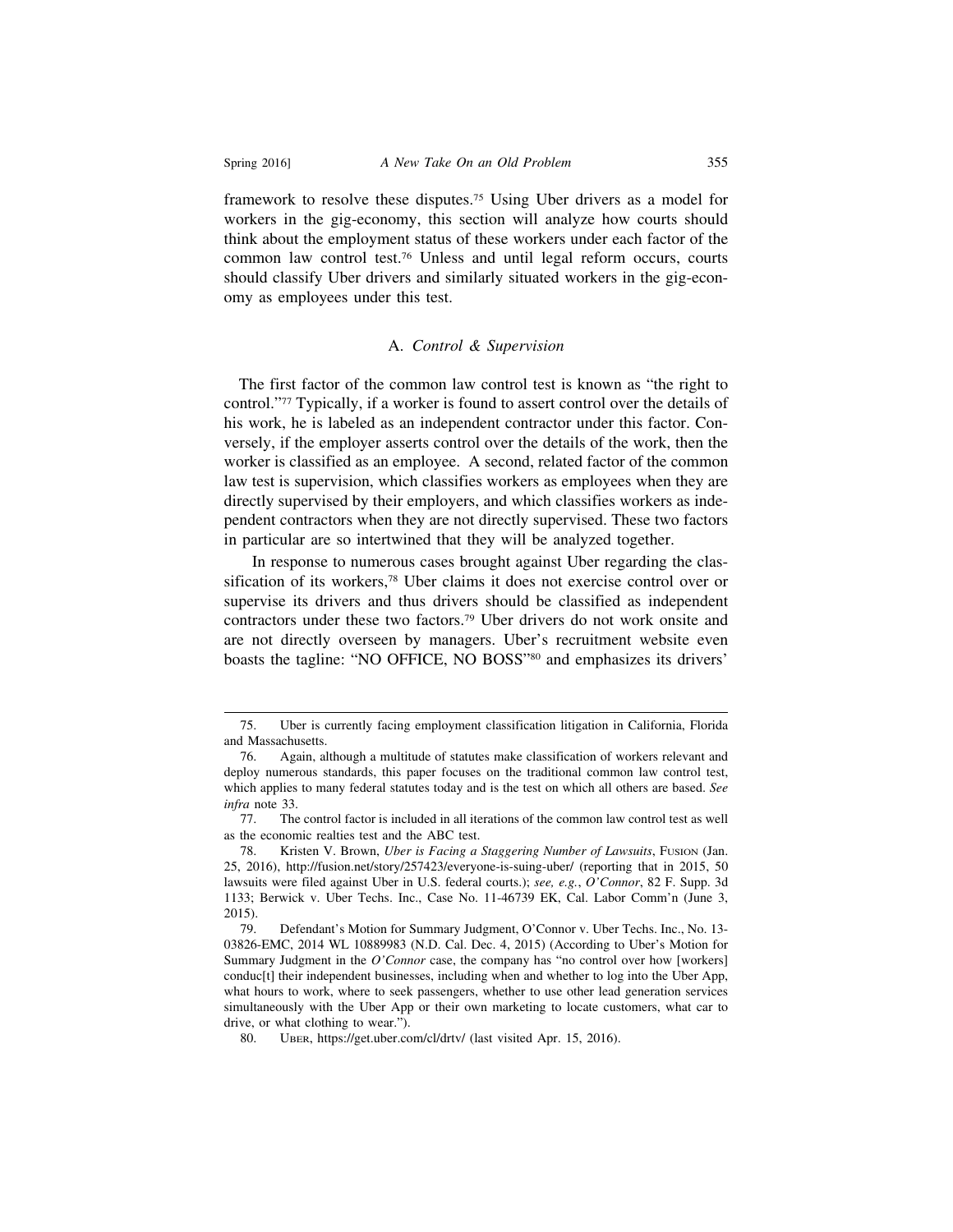freedom to set their own schedules.<sup>81</sup> As long as drivers give at least one ride every 180 days (if on the uberX platform) or every 30 days (if on the Uber-Black platform), they can freely activate Uber's application and begin driving customers.82 Additionally, Uber claims that drivers can decide whether or not to accept "leads"—or passengers in need of a ride—as they wish and without penalty.<sup>83</sup> Given the contractor-like flexibility that Uber allows its drivers, Uber argues that the control and supervision factors weigh in favor of independent contractor status.84 However, Uber's claim that it possesses minimal control over its drivers and allows them to operate without supervision is highly questionable, for several reasons.

First, Uber exercises control over its drivers by imposing standards of conduct. For example, the Onboarding Script, written in the language of command, instructs drivers to "make sure [they] are dressed professionally;" "make sure the radio is off or on soft jazz or NPR;" and "make sure to open the door for [the] client."85 While Uber claims these are merely suggestions, the company's ability to fire drivers for violating these "suggestions" indicates otherwise.<sup>86</sup>

Furthermore, plaintiffs in the *O'Conner* class action suit contest Uber's claim that drivers can reject leads as they see fit. As evidence, they point to the Uber Driver Handbook—a book of instructions given to drivers upon hire, which expressly states: "We expect on-duty drivers to accept all [ride] requests."87 In addition, the plaintiffs cite to specific emails in which Uber managers suggest a low acceptance rate is grounds for driver termination.<sup>88</sup> It seems drivers are free to reject rides, but in doing so they may be risking their jobs.

Second, Uber asserts control and supervision by monitoring workers through Uber's rating systems. Many workers today work offsite, as technology enables a growing number of employees to telecommute.<sup>89</sup> However, as

<sup>81.</sup> *Id.* ("[Y]ou've got freedom and flexibility to drive whenever you have time. Set your own schedule, so you can be there for all of life's most important moments . . . Uber gives you the freedom to get behind the wheel when it makes sense for you.").

<sup>82.</sup> *O'Connor*, 82 F. Supp. 3d at 1149.

<sup>83.</sup> *Id.*

<sup>84.</sup> Defendant's Motion for Summary Judgment, O'Connor v. Uber Techs. Inc., No. 13- 03826-EMC, 2014 WL 10889983 (N.D. Cal. Dec. 4, 2015) ("Plaintiffs admitted at deposition that Defendant has never required them to log in to the Uber App at any particular time or for any amount of time, has never set their work schedules, has never threatened to deactivate their accounts for failure to adhere to a particular schedule, and has never required them to accept any particular trip request received via the Uber App.").

<sup>85.</sup> *O'Connor*, 82 F. Supp. 3d at 1149 (citing Onboarding Script at 3-6).

<sup>86.</sup> *Id.*

<sup>87.</sup> *Id.*

See id.

<sup>89.</sup> *See Latest Telecommuting Statistics*, GLOBALWORKPLACEANALYTICS.COM (Jan. 2016), http://globalworkplaceanalytics.com/telecommuting-statistics ("50% of the US workforce holds a job that is compatible with at least partial telework and approximately 20-25% of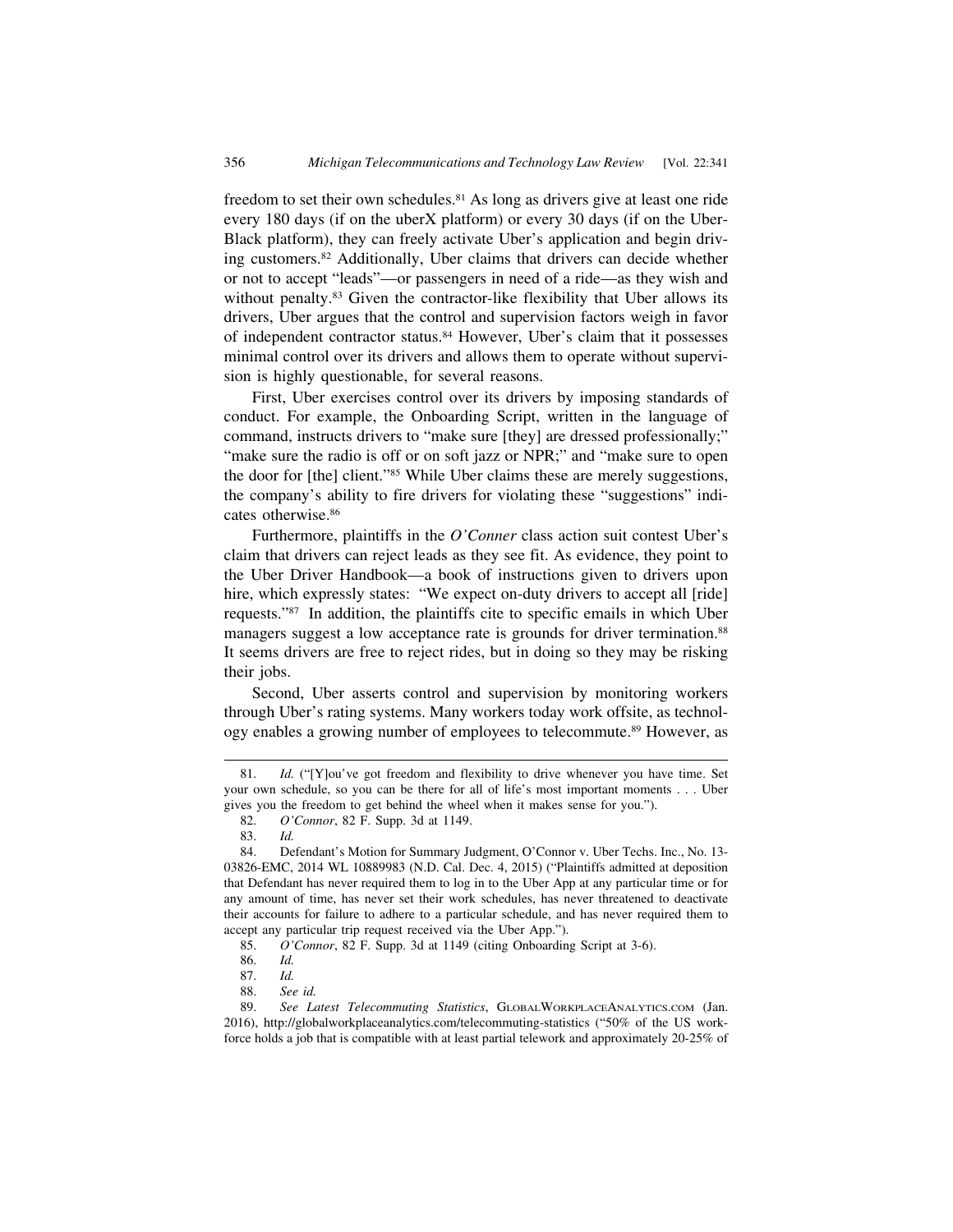technology progresses and the economy modernizes, there are new forms of control and supervision that a court or jury must recognize. Though Uber and other gig-economy companies do not directly supervise their employees in the traditional sense, the rise of customer rating systems provides a modern alternative for monitoring workers. Companies can now police their workforce indirectly through ratings systems based on customer input. When Judge Edward Chen denied Uber's motion for summary judgment in the *O'Conner* case, he explained how Uber's rating system is far more than just a customer feedback tool—it is a monitoring system that provides Uber with an "arguably tremendous amount of control over the 'manner and means' of its drivers' performance."90 Quoting from Foucault's *Discipline and Punish,* Judge Chen explained that this "state of conscious and permanent visibility assures the automatic functioning of power."91 While it is certainly true that Uber does not conduct performance inspections or have managers ride along with drivers, the company still monitors the quality of its drivers during each and every ride through customer ratings.<sup>92</sup> Moreover, many official Uber documents explicitly state that the company monitors customer ratings and feedback and considers such information sufficient grounds for driver discipline or even termination.<sup>93</sup> This is certainly a pervasive means of asserting control and supervision over Uber's workforce.

Lastly, Uber has the right to terminate its employees at will, and courts often find an employer's ability to fire at will to be strong evidence of the right to control.94 Though Uber claims it can only terminate drivers "with notice or upon the other party's material breach" of employment contracts,95 the actual text of these contracts allows Uber to fire drivers for any reason, at

the workforce teleworks at some frequency . . . Fortune 1000 companies around the globe are entirely revamping their space around the fact that employees are already mobile. Studies repeatedly show they are not at their desk 50-60% of the time . . . Regular work-at-home, *among the non-self-employed population*, has grown by 103% since 2005."); *see also* Kenneth Rapoza, *One In Five Americans Work From Home, Numbers Seen Rising Over 60%*, FORBES (Feb. 18, 2013), http://www.forbes.com/sites/kenrapoza/2013/02/18/one-in-five-americanswork-from-home-numbers-seen-rising-over-60 ("[S]ome 30 million [Americans] work from a home office at least once a week. And that number is expected to increase by 63% in the next five years  $\ldots$ ").<br>90.  $O'Con$ 

<sup>90.</sup> *O'Connor*, 82 F. Supp. 3d at 1152.

<sup>91.</sup> *Id.*

<sup>92.</sup> Josh Dzieza, *The Rating Game*, THE VERGE (Oct. 28, 2015), http://www.theverge .com/2015/10/28/9625968/rating-system-on-demand-economy-uber-olive-garden ("The rating systems used by these companies have turned customers into unwitting and sometimes unwittingly ruthless middle managers. . . . They represent a new level of monitoring, far more pervasive than any watchful boss.").

<sup>93.</sup> *O'Connor*, 82 F. Supp. 3d at 1151.

<sup>94.</sup> *See* Ayala v. Antelope Valley Newspapers, 327 P.3d 165, 171 (Cal. 2014); *see also* S.G. Borello & Sons, Inc, v. Dep't of Indus. Relations, 769 P.2d 399, 404 (Cal. 1989) (explaining that the right to terminate at will, without cause, is "[s]trong evidence in support of an employment relationship.").

<sup>95.</sup> *O'Connor*, 82 F. Supp. 3d at 1148.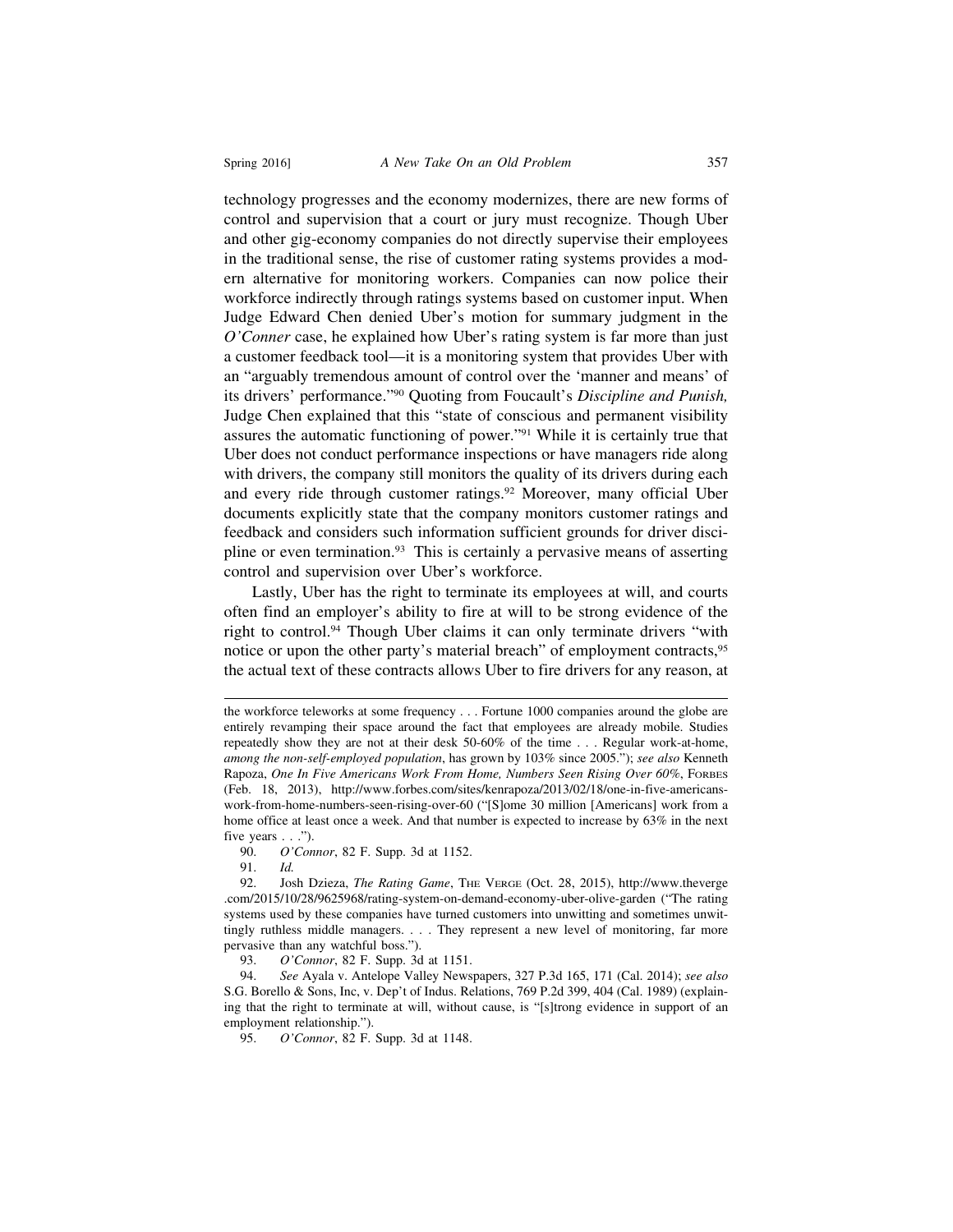any time.96 The company regularly terminates accounts when drivers fail to meet Uber's standards, and several sources demonstrate that drivers must maintain a rating of 4.5 out of five stars to avoid risk of termination.<sup>97</sup>

By imposing standards of conduct, monitoring workers through ratings systems, and maintaining the ability to fire employees at will, it is clear that Uber asserts extensive control and supervision over its employees. Thus, these two factors weigh in favor of Uber drivers gaining employee status.

#### B. *Integration*

 Another factor considered by the common law control test is integration, which asks whether the service provided by the worker is an integral part of the employer's business, or in other words, whether the business is conceivable without them.98 When a worker engages in the regular work of his employer, courts will more likely classify him as an employee.<sup>99</sup> In contrast, an independent contractor's work is less likely to be an integral part of the employer's business, as contractors are often hired to provide some specialized, peripheral skill that the employer's business is not adequately equipped to perform. For example, a plumber offers a special service outside the employer's usual course of business; he is therefore not integral to the employer's business and is correctly classified as an independent contractor.

To rebut the seemingly obvious conclusion that Uber is in the business of transportation—and that its drivers are integral to its business—the company characterizes itself as a software technology company.100 Uber distinguishes its drivers' work—transportation—from its primary business "of developing mobile lead generation and payment processing software."101 The company owns no vehicles and claims it employs no drivers; rather, it develops and licenses proprietary technology.102 Thus, by claiming it is a

100. *See* Muse, *supra* note 25.

<sup>96.</sup> *Id.* ( "Uber will have the right, at all times and at Uber's sole discretion, to reclaim, prohibit, suspend, limit or otherwise restrict the Transportation Company and/or the Driver from accessing or using the Driver App . . . ").

<sup>97.</sup> *Id.* at 1143 (referencing Docket No. 223–29 at 2 ("We will be deactivating Uber accounts regularly of drivers who are in the bottom 5% of all Uber drivers and not performing up to the highest standards. . . . We believe that the removal of underperforming drivers will lead to more opportunities for our best drivers."); Docket No. 238–2 (spreadsheet listing terminated driver accounts and reasons for termination); Docket No. 238–3 (email from "Uber SF Community Manager" instructing fellow Uber employer to "[g]et rid of this guy. We need to make some serious cuts of guys below 4.5"); Docket No. 238–5 (email terminating underperforming Uber driver because business was "slower than normal and we have too many drivers. . . . [so] we have to look for accounts to deactivate")).

<sup>98.</sup> Muhl, *supra* note 33, at 8-9.

<sup>99.</sup> *See generally*, Carlson, *supra* note 2, at 348-49.

<sup>101.</sup> Defendant's Motion for Summary Judgment, O'Connor v. Uber Techs. Inc., No. 13- 03826-EMC, 2014 WL 10889983 (N.D. Cal. Dec. 4, 2015).

<sup>102.</sup> Other members of the sharing-economy make similar claims; they are simply technology platforms allowing excess resources to be efficiently put to use. *See infra* note 104.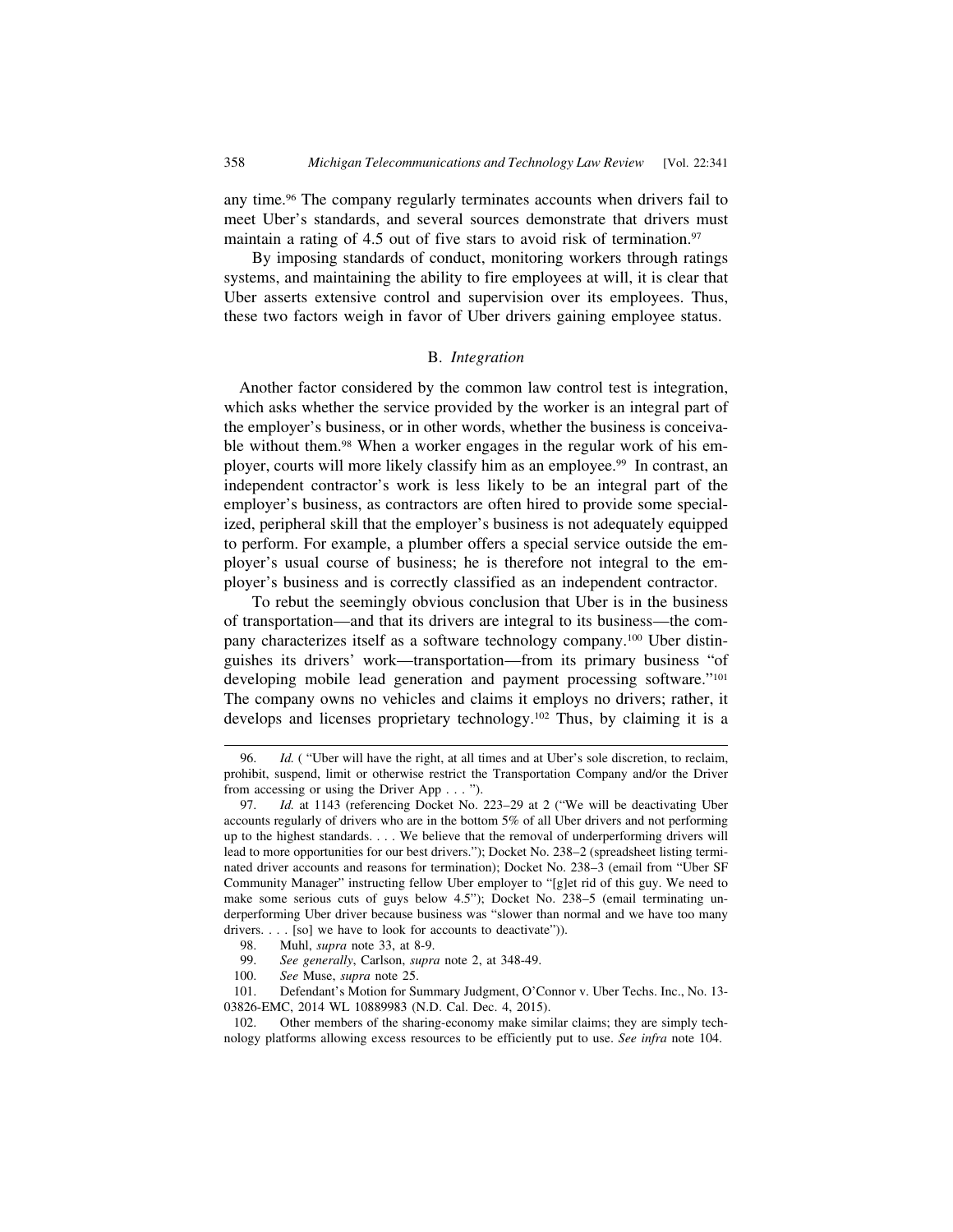*broker* of transportation services, not a *provider* of such services, Uber argues that the integration factor swings in its favor.<sup>103</sup>

However, precedent reveals that attempts to evade the integration factor using semantic distinctions do not stand up in court.<sup>104</sup> As we saw in *Lehigh,* Judge Hand found that coal-miners were integral, given that the coalmining business was inconceivable without them.<sup>105</sup> Similarly, courts have held that cake decorators are "obviously integral" to the business of selling cakes,106 and that "[i]t does not take much of a record to demonstrate that pickling the pickles is a necessary and integral part of the pickle business."107 Following suit, Judge Chen was skeptical of Uber's argument in his memorandum, denying Uber's motion for summary judgment in the current California class action. Judge Chen explained:

Uber's self-definition as a mere "technology company" focuses exclusively on the mechanics of its platform (i.e., the use of internet enabled smartphones and software applications) rather than on the substance of what Uber actually does (i.e., enable customers to book and receive rides). This is an unduly narrow frame. Uber engineered a software method to connect drivers with passengers, but this is merely one instrumentality used in the context of its larger business. Uber does not simply sell software; it sells rides.<sup>108</sup>

Judge Chen is well justified in seeing through Uber's arguments. Prior to the *O'Connor* litigation, Uber regularly promoted itself as a provider of transportation services, referring to itself as an "On–Demand Car Service" and "Everyone's Private Driver." Previously, Uber's CEO wrote on its official blog: "We are Uber and we're rolling out a *transportation system* in a city near you,"109 and another company document states "Uber provides the best *transportation service* in San Francisco."110 Such documents are no longer in use by the company, for obvious reasons, but they nonetheless demonstrate

<sup>103.</sup> Defendant's Motion for Summary Judgment, O'Connor v. Uber Techs. Inc., No. 13- 03826-EMC, 2014 WL 10889983 (N.D. Cal. Dec. 4, 2015).

<sup>104.</sup> *See* Deknatel & Hoff-Downing, *supra* note 30, at 100 ("[D]espite some employers' attempts to re-characterize the nature of their businesses, courts have been unwilling to draw such stringent lines in defining a business's purpose and have rejected an employer's attempt to limit and distinguish its business from the services that many of its workers perform."); *see also* Cotter v. Lyft, Inc., 60 F. Supp. 3d 1067, 1078 (N.D. Cal. 2015) ("Lyft tepidly asserts . . . [it] merely furnish[es] a platform that allows drivers and riders to connect . . . But that is obviously wrong.").

<sup>105.</sup> *Lehigh Valley Coal*, 218 F. at 552 ("By him alone is carried on the company's only business; [the miner] is their 'hand,' if any one is.").

<sup>106.</sup> Dole v. Snell, 875 F.2d 802, 811 (10th Cir. 1989).

<sup>107.</sup> Sec'y of Labor v. Lauritzen, 835 F.2d 1529, 1537-38 (7th Cir. 1987).

<sup>108.</sup> *O'Connor*, 82 F. Supp. 3d at 1141.

<sup>109.</sup> *Id.* at 1137.

<sup>110.</sup> *Id.*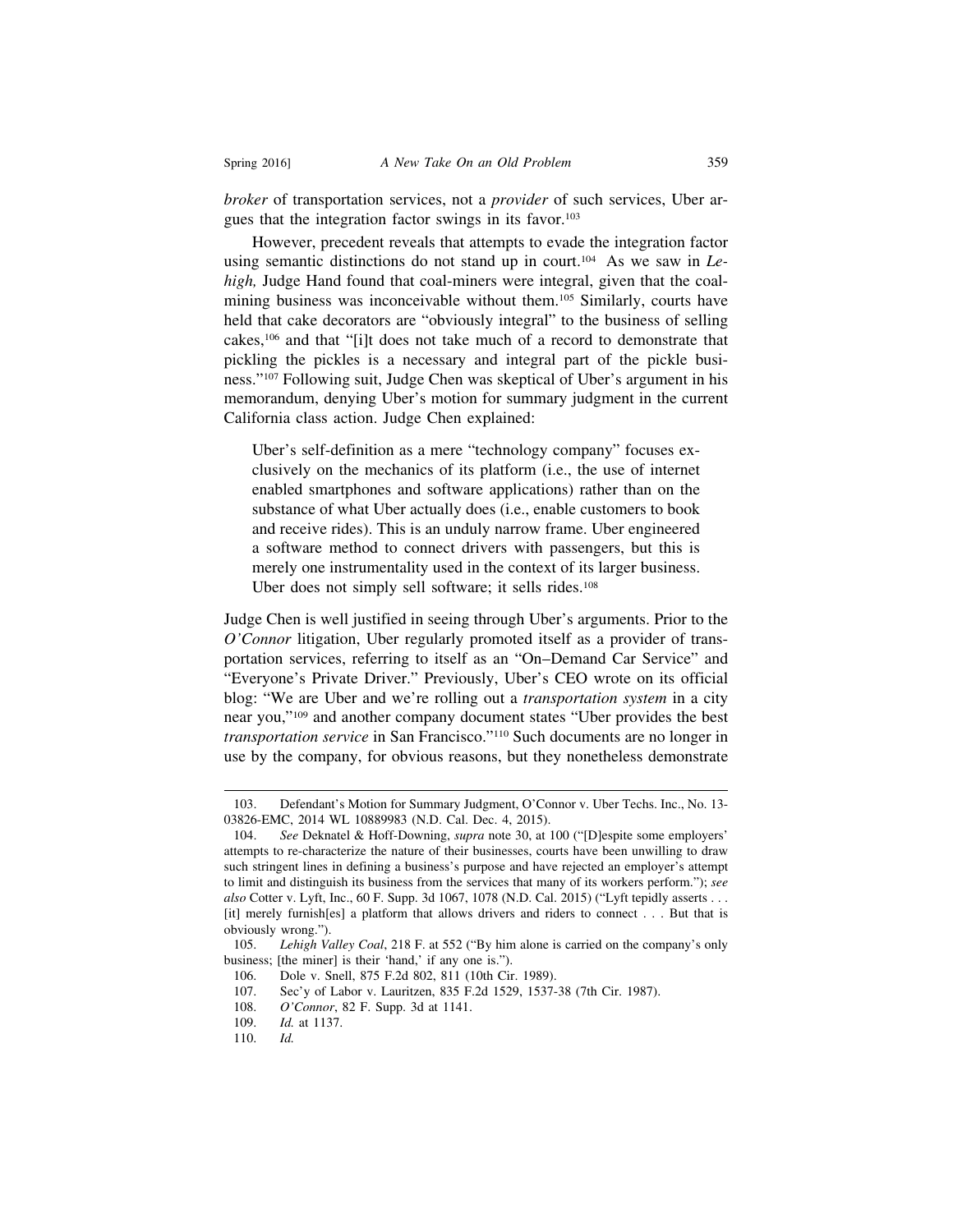that before framing its current litigation arguments, Uber understood itself to be in the business of transportation.

Finally, Uber drivers' role is integral to Uber's business because the company would not be able to function without them. Uber does not earn revenue by selling its software products; it earns revenue by taking a cut of its drivers' fares.111 As Judge Chen pointedly observed, "Uber *only* makes money if its drivers actually transport passengers."112 Uber drivers therefore provide an indispensable and integral service to Uber—a service that is the very business of the company. As such, the integration factor weighs in favor of employee status.

#### C. *Skill Level*

 Another factor of the common law control test is the worker's degree of skill. A worker whose job requires the use of a simple or commonly held skill set is more likely classified as an employee, whereas a worker with a highly specialized skill set is more likely classified as an independent contractor.113 Indeed, one could imagine that a less skilled worker would require greater supervision, while a highly or uniquely skilled worker would require less—since such workers are usually hired to provide a service that is outside the scope of an employer's typical business. An employer would have a difficult time supervising or asserting control over a uniquely skilled worker, as the employer would likely be unfamiliar with the worker's craft.

In its motion for summary judgment in the *O'Conner* case, Uber cited *Sahinovic v. Consol. Delivery & Logistics*, a case in which delivery drivers challenged their independent contractor status.114 As the court explained, "the primary skills [of the plaintiff workers] involve[d] driving and delivery."115 In *Sahinovic*, the court concluded that the skill factor "is neutral or slightly favors a finding that Plaintiffs are [independent contractors]."116 However, *Sahinovic* provides only one example and goes against an overwhelming majority of court precedent. More commonly, courts consider drivers to be unskilled workers and thus employees.<sup>117</sup> In fact, in a recent decision against Uber's biggest competitor, Lyft, Inc., Judge Chhabria ex-

<sup>111.</sup> *Id.* at 1144.

<sup>112.</sup> *Id.* (emphasis in original).

<sup>113.</sup> Muhl, *supra* note 33, at 8.

<sup>114.</sup> Sahinovic v. Consol. Delivery & Logistics, No. C 02-4966 SBA, 2004 WL 5833528 (N.D. Cal. Sept. 14, 2004).

<sup>115.</sup> *Id.* at 7.

<sup>116.</sup> *Id.*

<sup>117.</sup> *See, e.g.*, Alexander v. FedEx, 765 F.3d 981, 995 (9th Cir. 2014) (holding that the skill factor favored employee status because FedEx drivers "need no experience to get the job in the first place and [the] only required skill is the ability to drive."); *see also*, JKH Enters. v. Dep't of Indus. Relations, 48 Cal. Rptr. 3d 563, 580 (Ct. App. 2006) ("[T]he functions performed by the drivers, pick-up and delivery of papers or packages and driving in between, did not require a high degree of skill."); *see also* Fedex Home Delivery, 361 N.L.R.B. No. 55, 19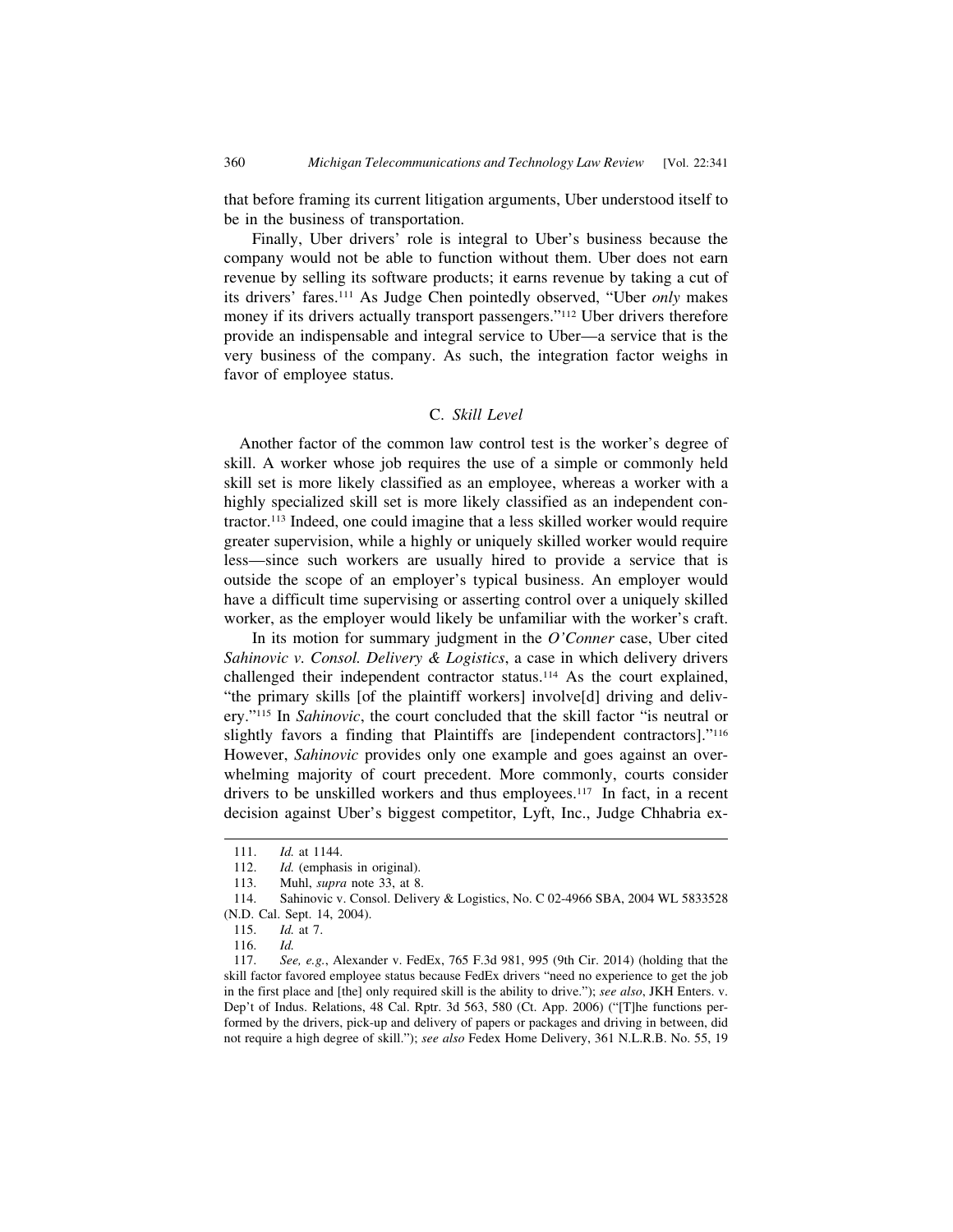plained, "driving for Lyft requires no special skill—something we expect independent contractors to have."118 In light of this precedent and the simple fact that driving does not seem to require a high degree of skill, this factor weighs in favor of employee status.

#### D. *Continuing Relationship*

 Another factor of the common law control test is the duration of the business relationship between employer and worker. The idea behind this factor is that independent contractors are frequently involved in short-term engagements, whereas employment relationships tend to be long term.

Uber argues that its workers can walk away from their relationship with the company at any time—as Uber contracts contain mutual termination provisions and parties are only compensated on a per trip basis.<sup>119</sup> Recent studies confirm that drivers do indeed walk away—quite often in fact. Uber's data shows that eleven percent of its new drivers stop driving within a month, and about half are gone within a year.<sup>120</sup> Based on these statistics, this factor might seem to favor contractor status, however recent precedent suggests otherwise.

In a factually similar 2014 case on the employment status of FedEx delivery drivers, the National Labor Relations Board ("NLRB") found that despite the ability to terminate their relationship with FedEx at any time, drivers "have a permanent working arrangement with the company under which they may continue as long as their performance is satisfactory. $i^{21}$ Thus, the NLRB found that this factor favored employment status. Similarly, Uber drivers enter into a permanent relationship that may continue as long as both parties find it beneficial. They do not enter separate agreements per task or individual job like a typical independent contractor would. There is no end date in the contract they sign. Therefore, in light of the recent precedent, this factor favors employee status.

# E. *Tools*

 The common law control test also considers which party provides the tools and materials needed to perform the work. In general, if a worker uses tools provided by his employer, he is classified as an employee. On the other hand, if a worker provides his own tools and instrumentalities and is respon-

<sup>(2014) (&</sup>quot;Drivers are not required to have any special training or skills . . . The skill factor thus weighs in favor of employee status.").

<sup>118.</sup> *Cotter*, 60 F. Supp. 3d at 1080.

<sup>119.</sup> Defendant's Motion for Summary Judgment, O'Connor v. Uber Techs. Inc., No. 13- 03826-EMC, 2014 WL 10889983 (N.D. Cal. Dec. 4, 2015).

<sup>120.</sup> Ellen Huet, *Uber's Ever-Renewing Workforce: One-Fourth Of Its Current U.S. Drivers Joined Last Month*, FORBES (Jan. 22, 2015, 4:14 PM), http://www.forbes.com/sites/ ellenhuet/2015/01/22/uber-study-workforce/#1923e4641244.

<sup>121.</sup> *FedEx Home Delivery*, 361 N.L.R.B. at 19.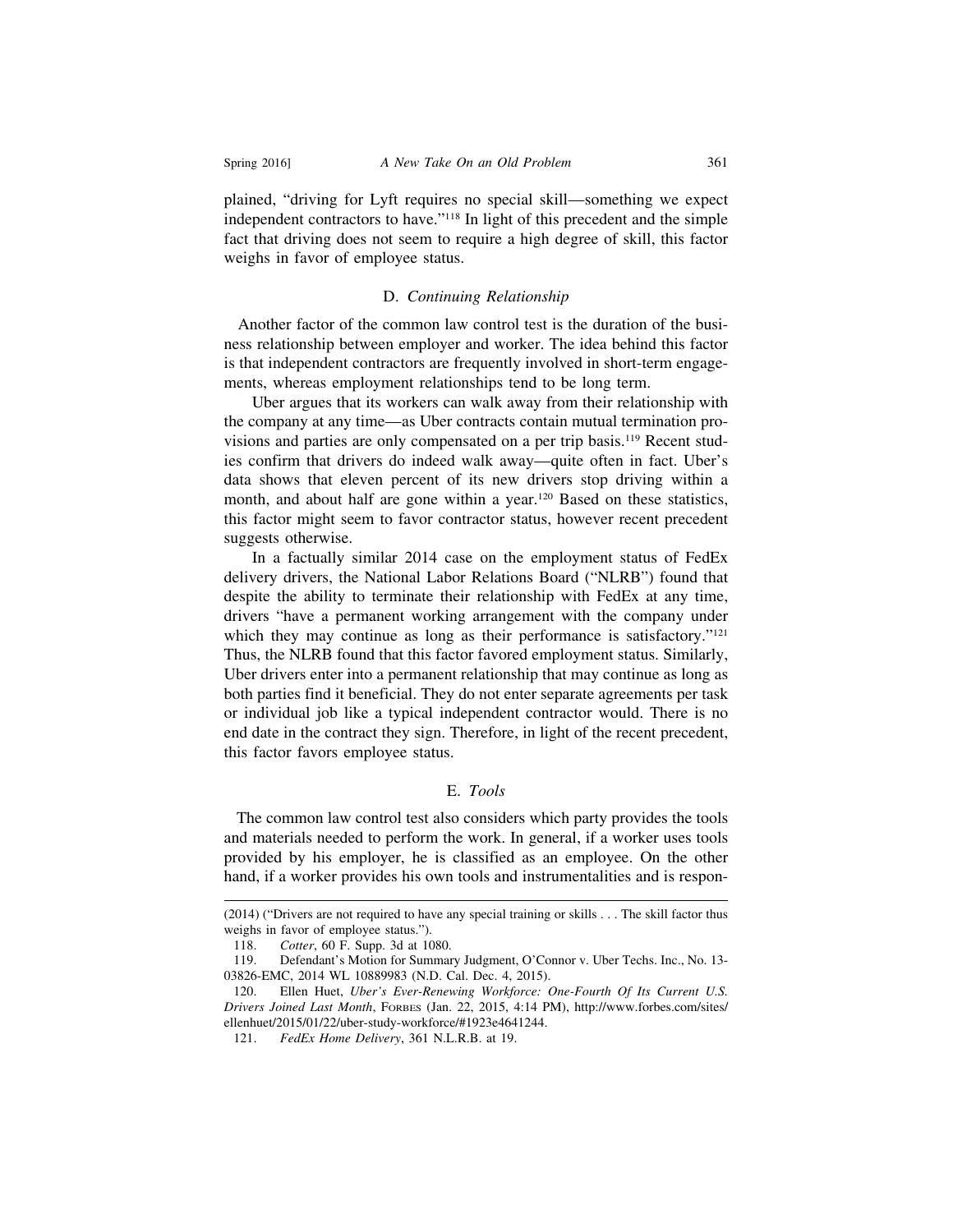sible for their maintenance, he is more likely an independent contractor. Uber drivers must provide and maintain their own vehicles, and are responsible for obtaining insurance, license and registration, and often a GPS device. Accordingly, this factor seems to favor independent contractor status.

However, relevant precedent shows that this factor either slightly favors independent contractor status, or is entirely neutral. First, Uber asserts control over the vehicles driven by requiring they meet a series of specifications. To ensure compliance, each Uber vehicle must undergo an inspection by the company.122 In the *FedEx* case, the NLRB explained, "the significance of vehicle ownership is undercut considerably . . . by the fact that [a company] plays a primary role in dictating vehicle specifications."123

Secondly, Uber recently started a program that assists in the car purchasing process.124 Those buying a car to drive for Uber receive special discounts and financing options, and Uber partners with specific lenders to cover those with low credit.125 The program automatically deducts car payments from drivers' weekly earnings, so they pay less upfront.126 Courts have found that such "involv[ment] in the purchasing process" where an employer "provid[es] funds and recommend[s] vendors" for vehicles cuts against the independent ownership of the vehicles.<sup>127</sup>

Third, Uber's claim that it does not provide drivers with any tools is simply false. If they do not own a smartphone, Uber leases its drivers iPhones to run the Uber app. When ruling on this factor, courts have considered it relevant that drivers obtain other equipment (besides their car) from an employer.128 And as the court stated in *O'Conner*, a smart phone running the Uber app is not just "other equipment," but a "the critical tool of the business."129

Lastly, courts have repeatedly and explicitly stated that car ownership is not dispositive when determining employment status. For example, the NLRB found that FedEx delivery drivers, despite being required to own their own vehicle, were in fact employees of FedEx.130 Numerous other cases in California have similarly found that drivers are employees despite the fact that they own their own vehicles.131 Courts sometimes defend these

<sup>122.</sup> Though specifications vary by city, cars typically must be a 2000 model or newer, be covered by insurance, have four doors and minimum cosmetic damage, and undergo inspection. *See* UBER, https://www.uber.com/driver-jobs (last visited Apr. 3, 2016).

<sup>123.</sup> *FedEx Home Delivery*, 361 N.L.R.B. at 19.

<sup>124.</sup> *See* UBER, https://get.uber.com/cl/financing (last visited Apr. 15, 2016).

<sup>125.</sup> *Id.*

<sup>126.</sup> *Id.*

<sup>127.</sup> Estrada v. FedEx Ground Package System, Inc., 64 Cal. Rptr. 3d 327, 334 (2007).

<sup>128.</sup> *Alexander*, 765 F.3d at 995.

<sup>129.</sup> *O'Connor*, 82 F. Supp. 3d at 1136.

<sup>130.</sup> *FedEx Home Delivery*, 361 N.L.R.B. at 19.

<sup>131.</sup> *See, e.g.*, *Alexander*, 765 F.3d 981; S.G. Borello & Sons, Inc, v. Dep't of Indus. Relations, 769 P.2d 399, 409 (Cal. 1989); *Estrada*, 64 Cal. Rptr. 3d at 331; Air Couriers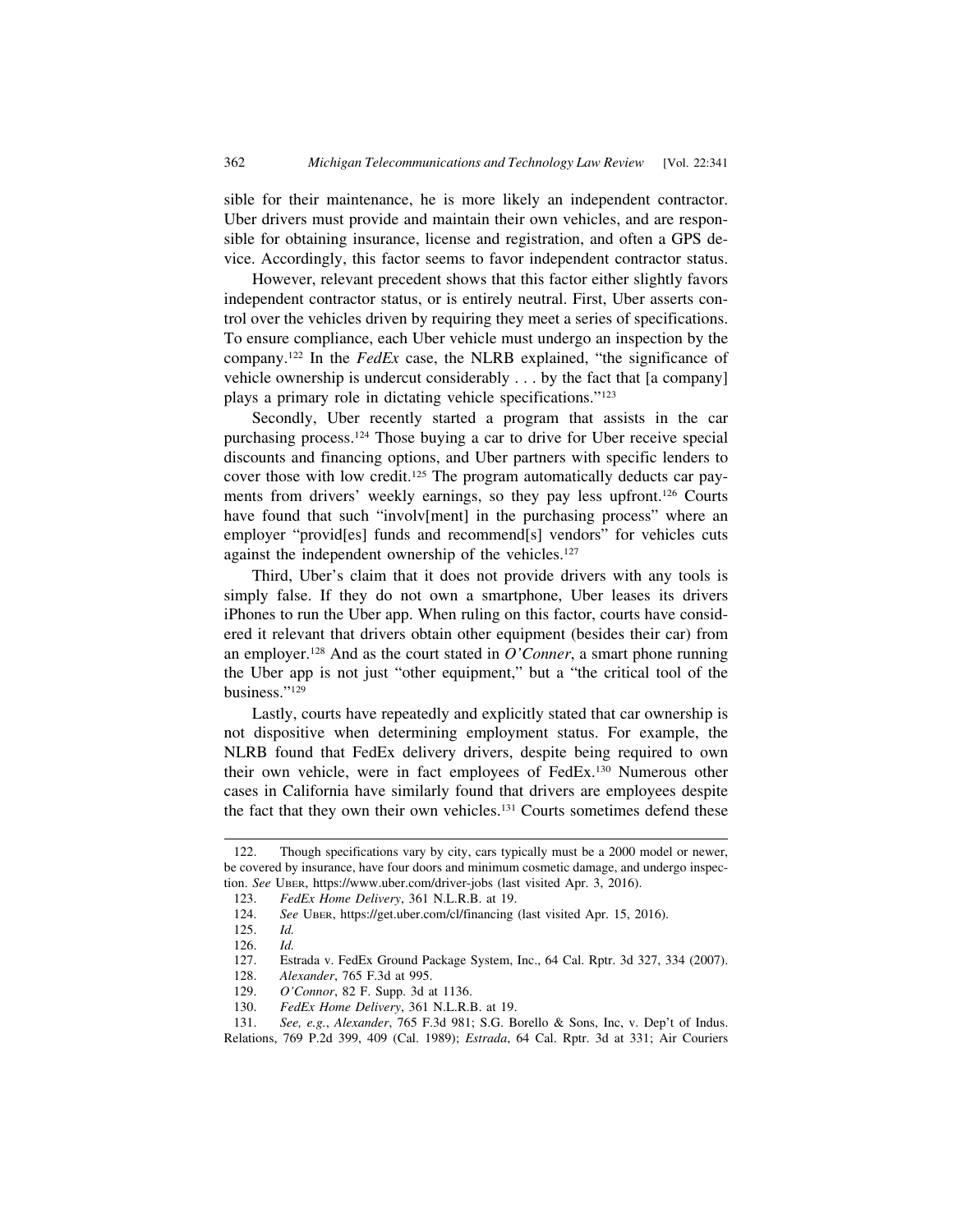decisions by explaining that these vehicles are typically used for purposes outside of work.132

Considering the amount of control Uber has over the vehicles driven, the company's involvement in the purchasing process, and the fact that Uber provides some instrumentalities to its drivers, it is unlikely courts would put much weight on the fact that Uber drivers must use their own cars.

# F. *Location*

 Courts also consider physical location as a factor under the common law control test.133 Typically, if a worker works onsite he is more likely classified as an employee, whereas if a worker primarily works outside his employer's place of business, he is more likely an independent contractor. The location factor is grounded in the fact that, at least traditionally, an employer enjoyed increased control and supervision over those working onsite.

Because Uber drivers do not work onsite, this factor favors independent contractor status. However, the physical location factor is absent or underemphasized in many recent judicial inquiries using the common law control test.134 This is likely because the factor is growing outdated in the modern economy, and is no longer a good indicator of employee status.

With the rise of new and better communication technologies, telecommuting has become increasingly common. According to Forbes (citing statistics from a Telework Research Network study), "some 30 million [Americans] work from a home office at least once a week" and "that number is expected to increase by 63 percent in the next five years."135 As telecommuting becomes more frequent, the justifications for tying employee status to a worker's physical location become weaker and weaker. In a world where some thirty million Americans work from home, it is questionable whether location should be used to determine which workers are protected by labor and employment laws. For this reason, many statutory tests for distinguishing contractors and employees (such as the economic realities test and most versions of the ABC test) have already eliminated location as a factor. The common law test should do the same.

Intern. v. Employment Dev. Dep't., 59 Cal. Rptr. 3d 37, 47 (2007); *JKH Enters.*, 48 Cal. Rptr. 3d at 569; Toyota Motor Sales U.S.A., Inc. v. Superior Court, 269 Cal. Rptr. 647, 654 (1990).

<sup>132.</sup> *See Cotter*, 60 F. Supp. 3d at 1080; *see also* Gonzalez v. Workers' Comp. Appeals Bd., 46 Cal. App. 4th 1584 (1996) (noting that a car used by a worker "frequently serves also as a family all-purpose vehicle").

<sup>133.</sup> Location and tools are usually considered one factor at common law, but they require separate consideration. *See* Muhl, *supra* note 33.

<sup>134.</sup> *See, e.g.*, *Alexander*, 765 F.3d 981; *see also Cotter*, 60 F. Supp. 3d at 1080.

<sup>135.</sup> Rapoza, *supra* note 89.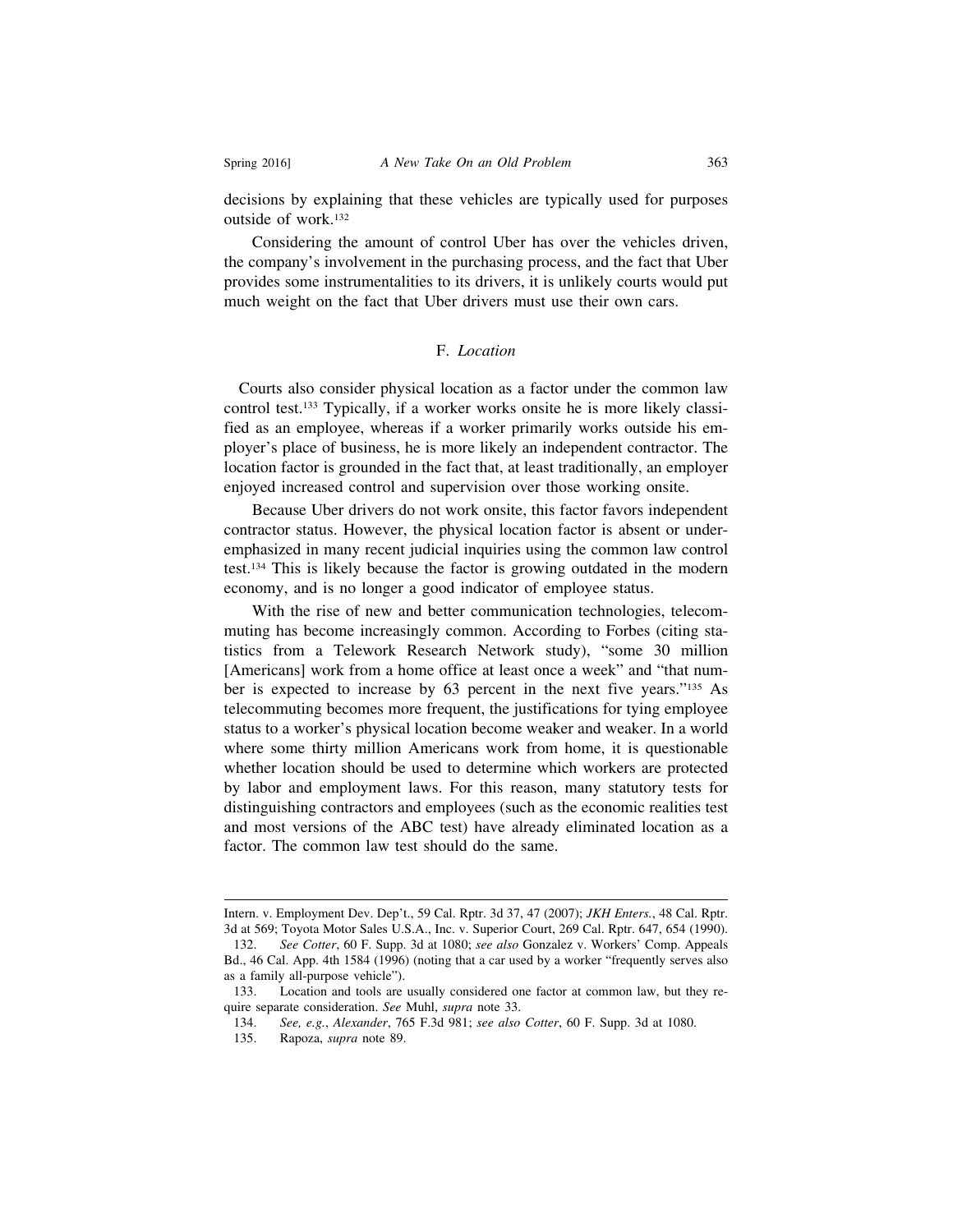#### G. *Method of Payment*

 The method of payment factor is "nearly as old as the control test itself," as early wage legislation based coverage on the distinction between hourly wages and other forms of payment, like salary.136 Under this factor, workers paid on a per-task basis are likely independent contractors, while workers paid on an hourly wage or salary are likely employees.137 Since Uber pays its drivers on a per-trip basis, this factor seems to favor independent contractor status.

However, the fact that Uber asserts control in determining the method of payment to its drivers skews this factor in favor of employee status. First, Uber sets the fare amount unilaterally, without any input from its drivers. Uber also solely determines the fee it takes from the total fare, and has increased its cut in some cities from twenty percent to as high as thirty percent without negotiation or input from the drivers.<sup>138</sup> In a traditional contractoremployer relationship, payment per task may have been common, but it was also usually the result of a negotiation between the parties involved—who possessed relatively equal bargaining power. Today, Uber drivers have no control over what rates their customers are charged or even what percentage of the fare they receive from their trips. In the *FedEx* case, the NLRB found that given the fact that "FedEx establishes and controls drivers' rates of compensation, which are generally nonnegotiable . . . the method of payment factor weighs in favor of employee status."139 In line with this reasoning, the method of payment factor actually favors employee status for Uber drivers.

#### H. *Intent*

 Courts also consider the intent of both parties when assessing the employment relationship under the common law test. They look to the terms of the employment agreement (if one exists) for evidence of the parties' intent. If there is a signed contract stating the parties' intent to enter into an independent contractor or employee relationship, it is considered significant evidence of that status.140 Uber's contracts with its drivers explicitly state that both parties intend for drivers to be considered independent contractors<sup>141</sup>

<sup>136.</sup> *See* Carlson, *supra* note 2 at 346.

<sup>137.</sup> *See e.g.*, Cmty. for Creative Non-Violence v. Reid, 490 U.S. 730, 751-52 (1989); *see also* Locations, Inc. v. Hawaii Dep't. of Labor, 900 P.2d 784, 789 (Haw. 1995); Sherard v. Smith, 778 S.W.2d 546, 548 (Tex. App. 1989); *see also* RESTATEMENT (SECOND) OF AGENCY § 220(2)(g) cmt. j (1958); Rev. Rul. 87-41, 1987-1 C.B. 296, 299 (Factor twelve sets forth that "[p]ayment by the hour, week, or month generally points to an employer-employee relationship . . . ").

<sup>138.</sup> Huet, *supra* note 120.

<sup>139.</sup> *See e.g.*, *FedEx Home Delivery*, 361 N.L.R.B. at 19 (Finding that since "FedEx establishes and controls drivers' rates of compensation, which are generally nonnegotiable. . . the method of payment factor weighs in favor of employee status.").

<sup>140.</sup> *See* Arnold v. Mut. of Omaha Ins., 202 Cal. App. 4th 580, 584-85 (2011).

<sup>141.</sup> *O'Connor*, 82 F. Supp. 3d at 1136.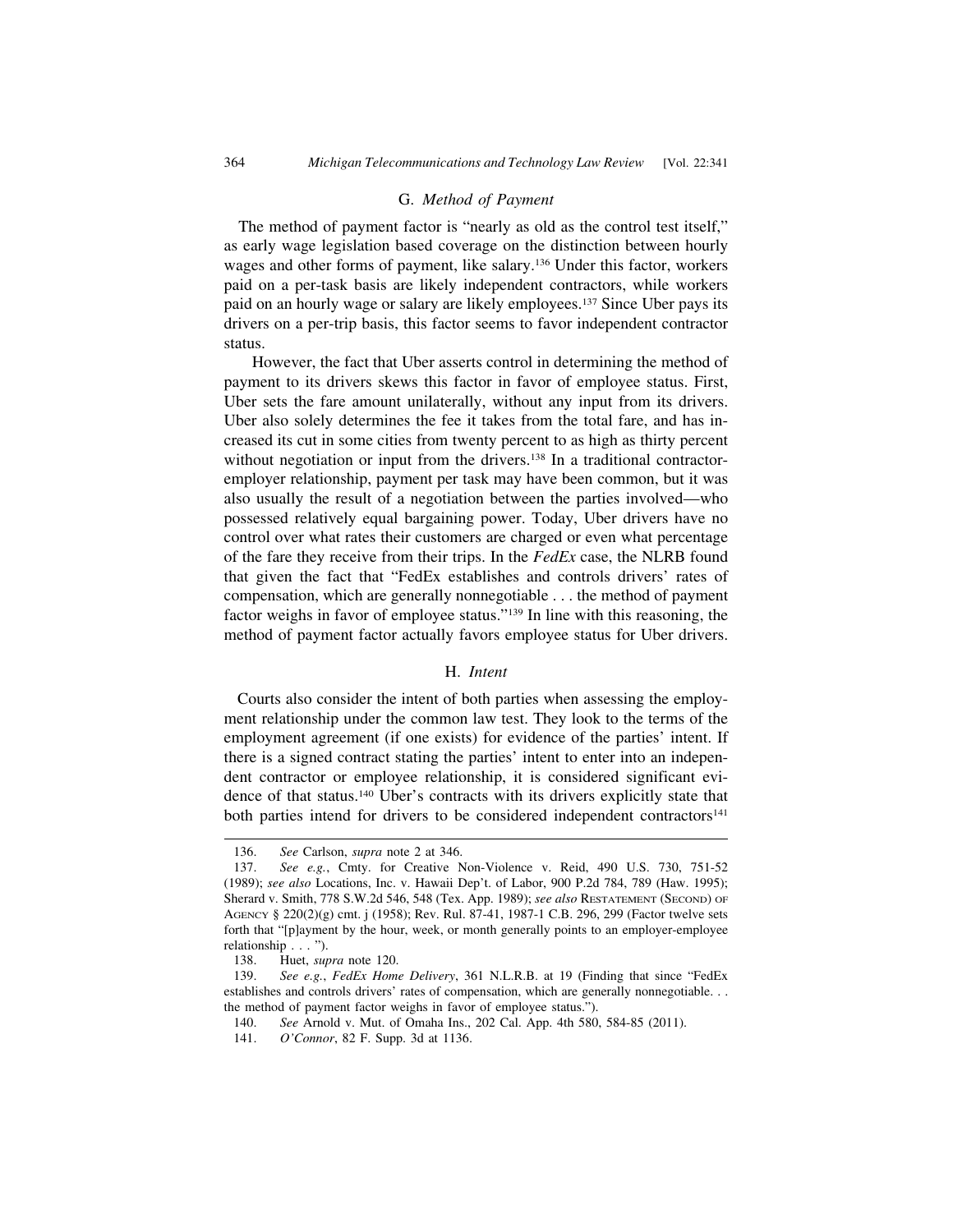and that the Uber contract "is not an employment agreement or employment relationship."142

Although this factor weighs in favor of independent contractor status, recent court cases have found this factor non-dispositive.143 This is likely because employers can easily manipulate contract language to include a statement of intent in order to create the appearance of an independent contractor relationship on paper to avoid employment laws.144 This is especially troublesome in light of the fact that there may be unequal bargaining power between workers and employers. For this reason, courts usually look beyond contractual wording and examine the circumstances to determine the actual nature of the relationship.145 The parties' beliefs regarding legal status are "not controlling if as a matter of law a different relationship exists."146 Relative bargaining power is also considered. In the *FedEx* case, for example, the NLRB recognized the inability of FedEx drivers to negotiate over the terms of their contract—particularly the terms classifying them as independent contractors.147 Thus, the NLRB found the intent factor "inconclusive."148

Because intent is so easily manipulated by employers, both the economic realities test and the ABC test no longer include this factor. The common law control test should be similarly reformed. Nevertheless, given the lack of bargaining power the typical Uber driver possesses, the NLRB's ruling in *FedEx* should control—which would mean that the intent factor should be deemed inconclusive.

## I. *Employment by More than One Company*

 An additional factor of the common law control test asks whether the worker provides services to more than one employer. Traditional employees usually work for one employer at a time, while independent contractors often perform services for multiple employers. This factor is predominately used to determine whether a worker is in business for himself.

Uber claims that its drivers "may use the Uber App as much or as little as they like, while continuing to service their regular clients or passengers

<sup>142.</sup> *Id.* (referencing Addendum at 7; Service Agreement at 9).

<sup>143.</sup> *See e.g.*, *Alexander*, 765 F.3d at 997 ("[P]arties own perception of their relationship is not dispositive."); *see also JKH Enters.*, 48 Cal. Rptr. 3d at 580.

<sup>144.</sup> *See* Deknatel & Hoff-Downing, *supra* note 30, at 98 ("[E]mployers attempting to evade independent contractor laws may use the independent contractor agreement as evidence that the worker is an independent contractor, even if the arrangement in practice functions differently than the employer's carefully selected language suggests.").

<sup>145.</sup> *See, e.g.*, W. Ports Transp., Inc. v. Emp't Sec. Dep't., 41 P.3d 510, 516 (Wash. Ct. App. 2002) ("Contractual language, such as a provision describing drivers as independent contractors, is not dispositive; instead, the court considers all the facts related to the work situation.").

<sup>146.</sup> Grant v. Woods, 71 Cal. App. 3d 647, 654 (Ct. App. 1977).

<sup>147.</sup> *See FedEx Home Delivery*, 361 N.L.R.B. at 19.

<sup>148.</sup> *Id.*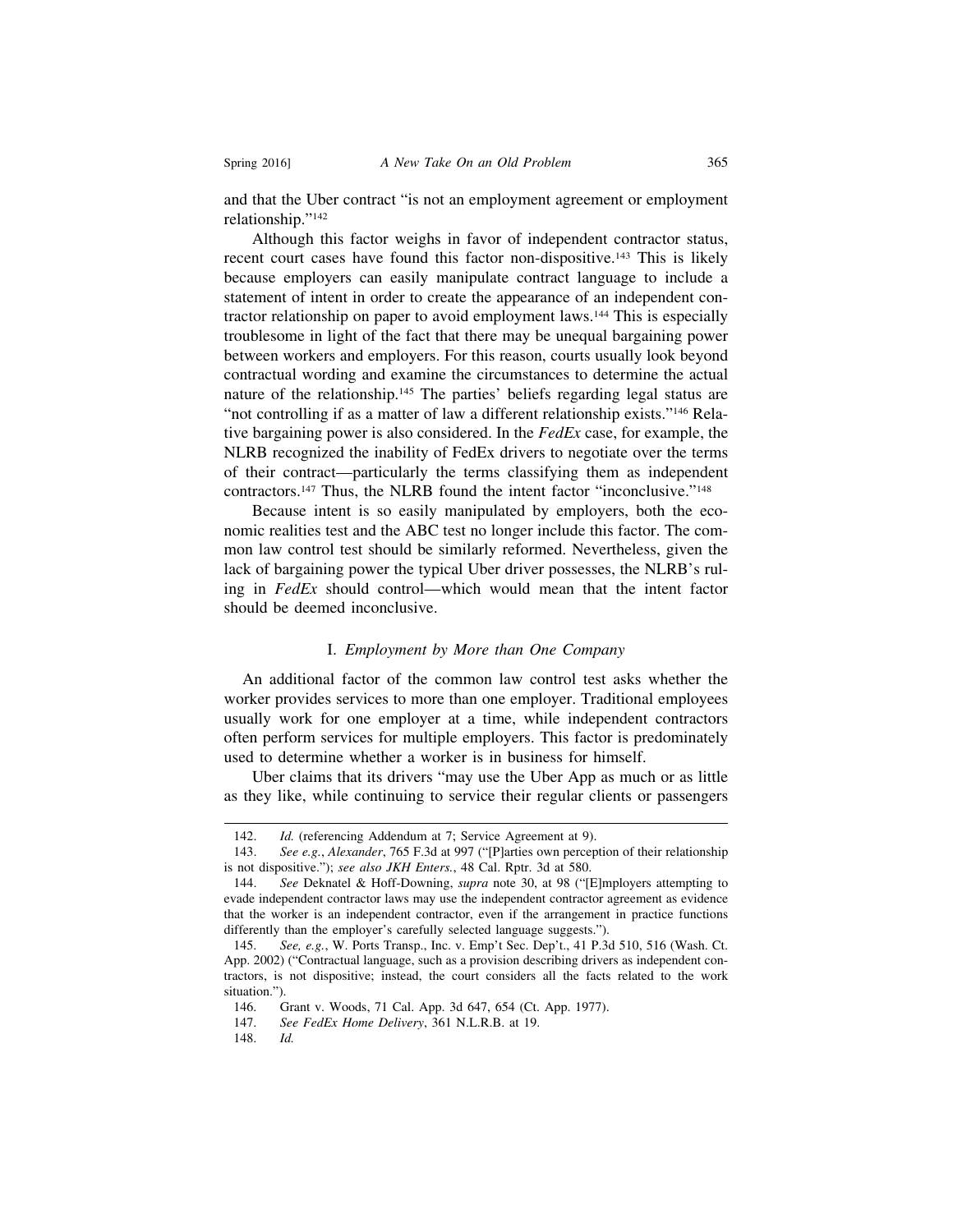acquired from any other source — including from competing services like Sidecar and Lyft and, in some instances, through street hails and taxi dispatch services."149 This is perhaps the most convincing case Uber makes in favor of independent contractor status for its drivers, as many drivers do indeed work simultaneously for Lyft, Sidecar, and other companies that directly compete with Uber.

However, while drivers are allowed to work for Uber competitors, Uber does place restrictions on a driver who chooses to do so. For example, the Uber driver Handbook forbids drivers from answering customer inquiries about booking future rides outside of the platform.150 Even "passive client solicitation" such as handing out business cards or branded equipment for another company, is considered a major issue which Uber "takes very seriously."<sup>151</sup>

Regardless, the goal of this factor is to determine whether a worker is in business for himself. As the NLRB found with FedEx delivery drivers, Uber drivers seem to have effectively no control over any important business decisions. Like FedEx, Uber "has total command over its business strategy . . . recruitment, and the prices charged to customers" and Uber "unilaterally drafts, promulgates, and changes the terms of its Agreements with drivers."152 Under this arrangement, Uber drivers cannot effectively operate as independent business owners. They are not free to advertise their services, set their own prices, or negotiate with clients. For these reasons, courts could easily find, as the NLRB did in *FedEx*, that drivers "do not have the independence, nor are they allowed the initiative and decision-making authority, normally associated with an independent contractor." Thus, they are better classified as employees, regardless of their ability to drive for multiple platforms.

# J. *Type of Business*

 The type of business factor asks whether the worker is engaged in a business or occupation distinct from the employer. This factor is typically applied either to determine whether the worker works for another employer (covered by employment by more than one company) or whether the worker is engaged in the same type of business as the employer (covered by integration). Thus, a separate analysis is redundant to that in Parts III.B and III.I.

<sup>149.</sup> Defendant's Motion for Summary Judgment, O'Connor v. Uber Techs. Inc., No. 13- 03826-EMC, 2014 WL 10889983 (N.D. Cal. Dec. 4, 2015).

<sup>150.</sup> *O'Connor*, 82 F. Supp. 3d at 1142 (citing Handbook at 7) (explaining that such solicitation is categorized as a "Zero Tolerance" occurrence that "may result in immediate suspension from the Uber network.").

<sup>151.</sup> *Id.*

<sup>152.</sup> *FedEx Home Delivery*, 361 N.L.R.B. at 19.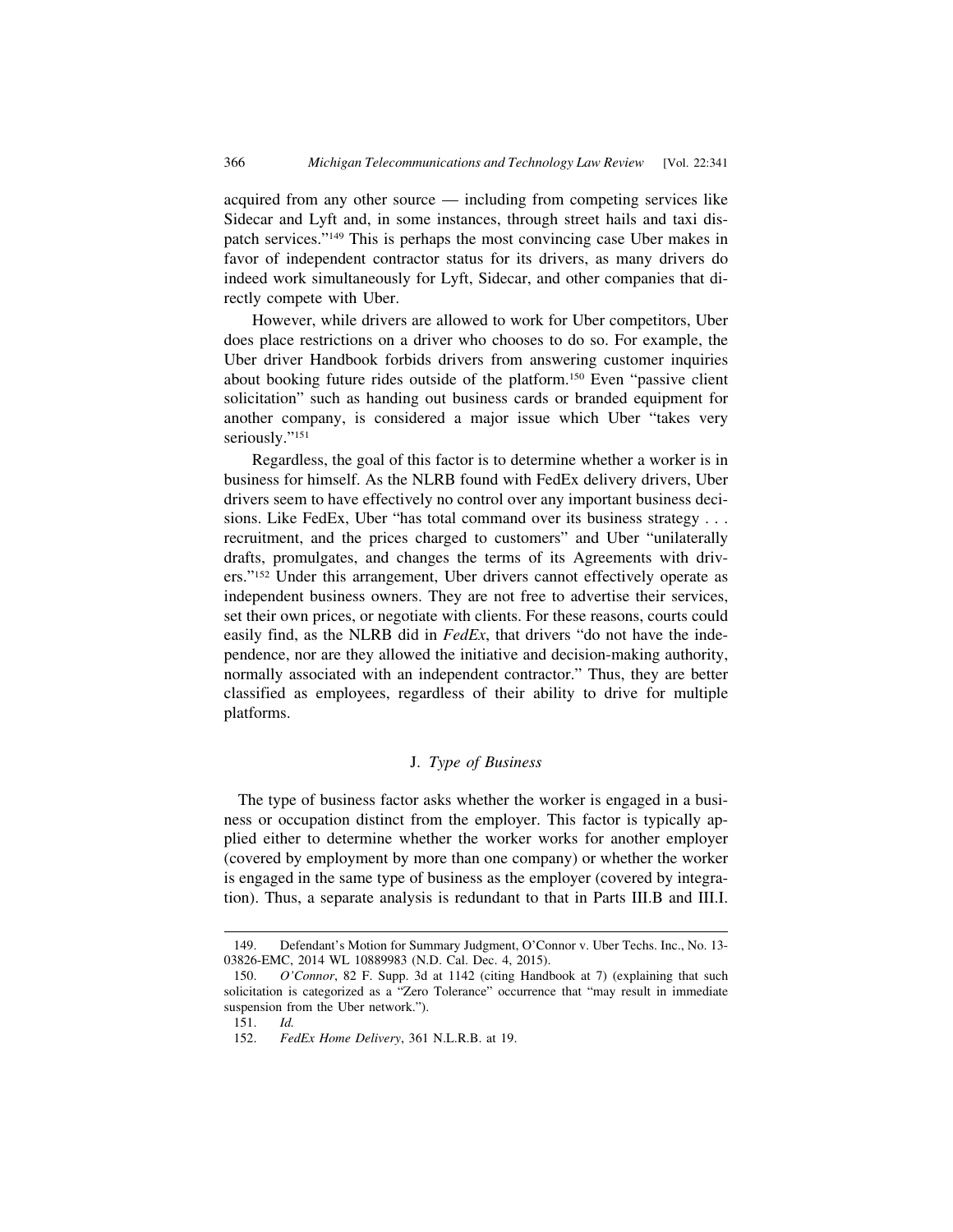#### IV. A GUIDE TO LEGISLATIVE REFORM

As the analysis in Part III demonstrates, almost all of the common law control test factors weigh in favor of classifying Uber drivers (and similarly situated gig-economy workers) as employees. But despite this conclusion, the problem remains that several factors of the control test are outdated and easily manipulable. Such factors, combined with the rampant culture of worker misclassification and the rise of the gig-economy, contribute to a growing number of workers classified as independent contractors.

This section recommends three ways to improve our worker classification system and increase the number of protected workers. First, courts should adopt a new test that includes a presumption of employment; second, the number of factors in the new test should be limited; and third, the new test should override all the various other tests and apply uniformly to all federal statutes that concern employee benefits and protections. The ABC test, currently used by nearly two-thirds of the states,<sup>153</sup> incorporates a presumption of employment, uses only three factors, and has the potential for uniform application across statutes. Therefore, it can serve as a model for the federal government.

# A. *Presumption of Employment*

 In many states today—including nearly every state employing the ABC test154—the default presumption is that a worker is an employee rather than an independent contractor. This presumption should be incorporated into the common law control test for several reasons.

First, a presumption of employee status would, in aggregate, increase the number of workers covered by labor and employment statutes. As discussed in Part II, there are several practical and policy-oriented reasons to support this outcome, such as maximizing the number of workers receiving employee benefits, protections, and insurance, and increasing government tax revenue.

Second, a presumption favoring employee status could curtail misclassification. Forcing employers to carry the burden of proving independent contractor status would make it more difficult for them to improperly classify workers as contractors in order to increase profits. If used uniformly across statutes, the presumption also clarifies the law and puts employers on notice of how to appropriately comply.

<sup>153.</sup> Howard Sokol & Edward C. Frischling, *New York's Fair Play Act Changes Rules of the Road for the Commercial Goods Transportation Industry*, HOLLAND & KNIGHT ALERT (Jan. 31, 2014), https://www.hklaw.com/publications/New-Yorks-Fair-Play-Act-Changes-Rules-of-the-Road-for-the-Commercial-Goods-Transportation-Industry-01-31-2014/.

<sup>154.</sup> *See* Deknatel & Hoff-Downing, *supra* note 30, at 71 ("An initial presumption of employee status has been more implemented than any other form or feature of the ABC test: only two states, Kansas and Maine, chose to omit an explicit or implicit . . . presumption of employee status . . . ").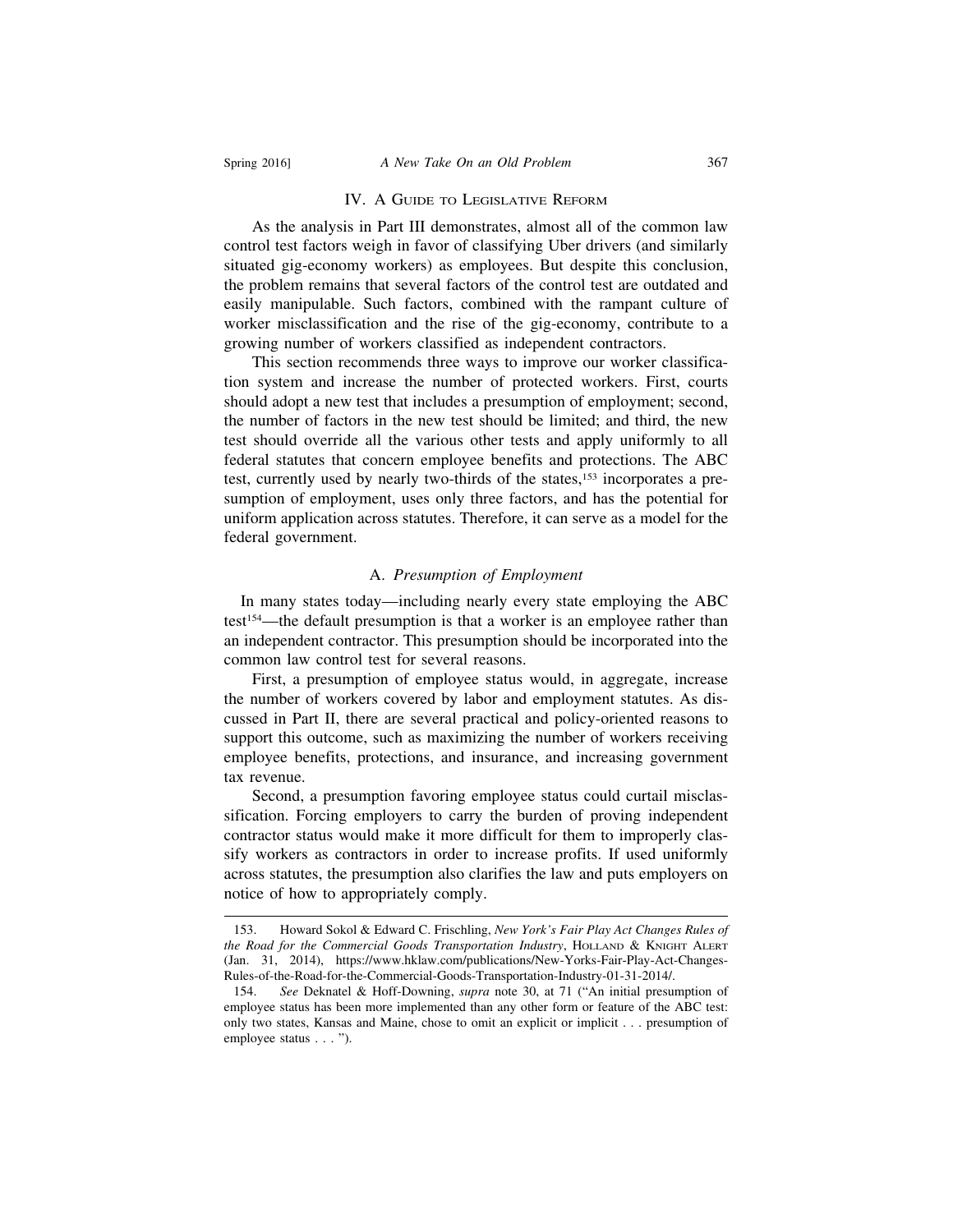Third, a presumption towards employee status places the burden of proof on the party with more resources. This matters because, if and when a worker is able to recognize his own misclassification, going to court is often the only way to establish employee status and eligibility for legal protections.155 But for many misclassified employees, the expense and time required for litigation effectively blocks off that avenue for redress. Conversely, when workers are misclassified as employees (a much rarer occurrence, given the economic benefits of contractor status), an employer typically has better knowledge of the law and greater resources available to seek redress than an employee. In sum, a presumption in favor of the party with less knowledge and resources (the individual worker) levels the playing field and allows meritorious cases to be effectively litigated.

## B. *Limited Number of Factors*

 Employment relationships exist in infinite varieties, so no bright-line rule will apply neatly in all circumstances. This likely explains why legislatures have almost exclusively used multi-factor tests to determine worker status, despite the many flaws associated with such tests.<sup>156</sup>

The new test should be limited to three or four core factors, since tests that include more than four factors tend to increase confusion, over-mechanical application, and subjectivity.157 Reducing the number of factors makes the test clearer and more concise, thus providing proper notice and curtailing misclassification. The reformed legal standard should also eliminate the outdated and manipulable factors such as method of payment, location, and intent. Proper classification will result when factors are limited to those that are relevant and reflective of the modern economy.

# C. *A Single Test*

 Unionization rights, employee benefits, and wage and hour laws each fall under different federal statutes, meaning different legal tests are used to determine whether a worker is an employee for the purpose of each of these protections.158 The theory behind the multitude of standards is that each applicable statute serves distinct purposes, so employment is defined differently for each. Perhaps this statutory purpose argument makes sense when discussing employment in very different contexts—such as employment sta-

<sup>155.</sup> *See* U.S. GOV'T ACCOUNTABILITY OFFICE, GAO-07-859T, EMPLOYEE MISCLASSIFI-CATION: IMPROVED OUTREACH COULD HELP ENSURE PROPER WORKER CLASSIFICATION 7 (2007), http://www.gao.gov/new.items/d07859t.pdf.

<sup>156.</sup> *See supra* Part II.A.1.

<sup>157.</sup> Barton Beebe, *An Empirical Study of the Multifactor Tests for Trademark Infringement*, 94 CAL. L. REV. 1581, 1646 (Dec. 2006) (further explaining that "multifactor tests of ten or even eight factors appear to ask too much of the judge's ability simultaneously to weigh competing concerns and may simply result in the stampeding of less significant factors").

<sup>158.</sup> *See* Appendix for details.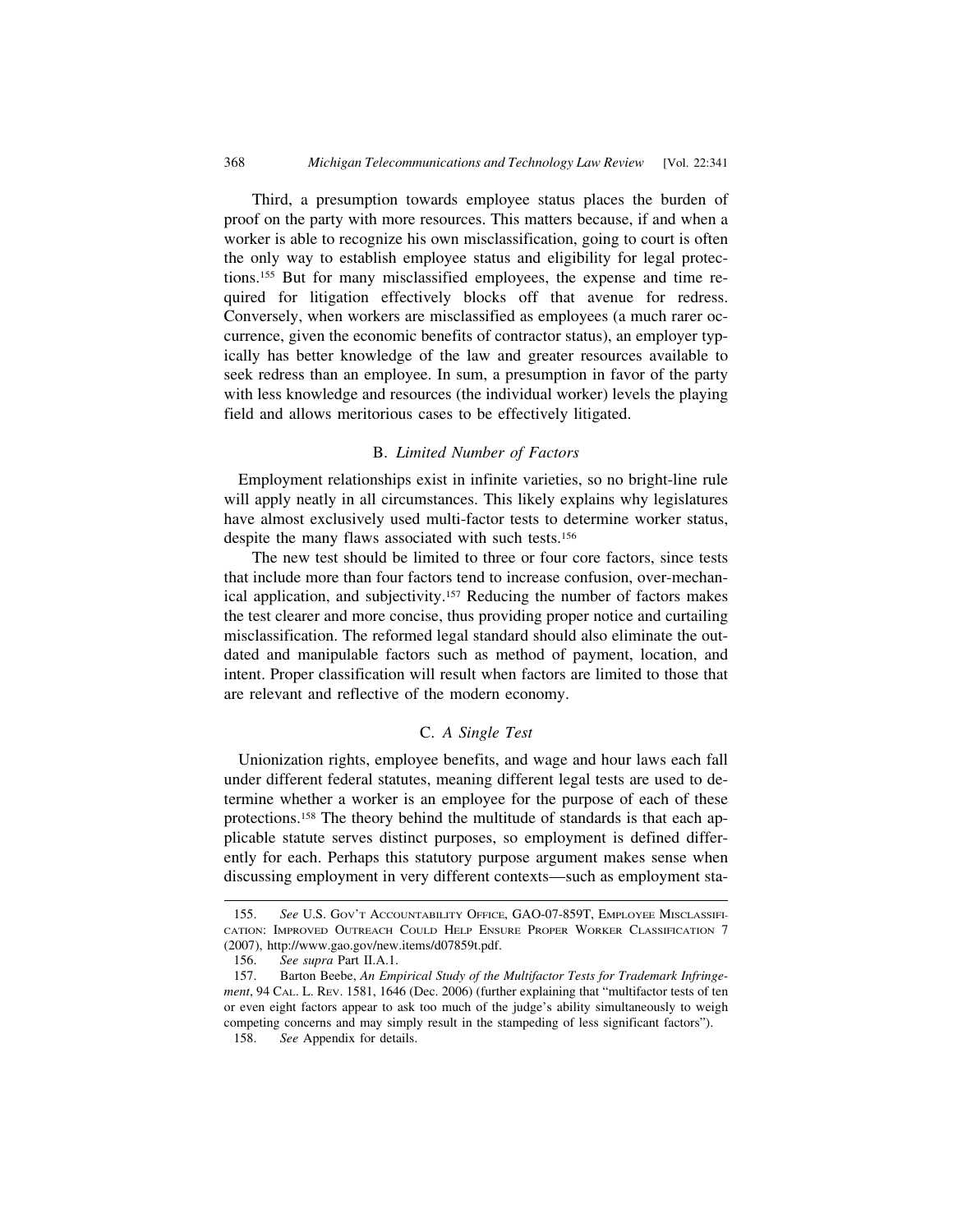tus for tax purposes versus employment status for intellectual property protection—but the variation in legal standards amongst statutes that provide worker protections and benefits is both confusing and unnecessary.

The nuances in statutory purpose among labor and employment statutes are not significant enough to justify the current piecemeal approach. Whether the primary purpose of the statute is "to aid the unprotected, unorganized and lowest paid of the nation's working population,"159 or "to prevent injury to. . . employees,"160 or "to promote the stability and economic security of [working] families,"<sup>161</sup> most labor and employment laws are united by one underlying goal—the protection of workers. By focusing on this common goal, one comprehensive standard could exist for categorizing employees for the purpose of providing workers' rights of all kinds. Eliminating multiple standards will decrease confusion, manipulation, and misclassification.

#### D. *A Lesson from the States: the ABC Test*

The ABC test, currently used by nearly two-thirds of the states,<sup>162</sup> provides a model for the federal government. The test is a simplified version of the common law control test, and has come to dominate employment classification reform across states.<sup>163</sup> According to Deknatel & Hoff-Downing's assessment, "[t]he ABC test, coupled with a presumption of employee status . . . has been the clearly favored test of state legislatures."164

First, the ABC test includes a presumption of employment and thus affords broad enough coverage to counteract the forces leading to the overclassification of independent contractors.165 Second, the ABC test provides a model for a succinct federal test, limited to the following three factors:

- 1. whether the worker is free from control or direction in the performance of the work;
- 2. whether the work is done outside the usual course of the firm's business; and

<sup>159.</sup> Brooklyn Sav. Bank v. O'Neil, 324 U.S. 697, 707 n. 18 (1945) (citing legislative debates on the purpose of the Fair Labor Standards Act).

<sup>160. 29</sup> CFR § 1910.147(a)(3)(i) (2016).

<sup>161.</sup> Family and Medical Leave Act of 1993, Pub. L. No. 103-3, 107 Stat. 6 (1993).

<sup>162.</sup> Sokol & Frischling, *supra* note 153.

<sup>163.</sup> *See* Deknatel & Hoff-Downing, *supra* note 30, at 66 ("In the eight years from 2004 to 2012, sixteen states. . .have transformed the legal requirements to be an independent contractor. All of these states except two have implemented ABC tests or related formulations."). 164. *Id.* at 67.

<sup>165.</sup> *See* Harned et al., *supra* note 44, at 102 (explaining that the ABC test's presumption "mak[es] it more difficult for unscrupulous employers to misclassify employees as independent contractors to avoid legal obligations.").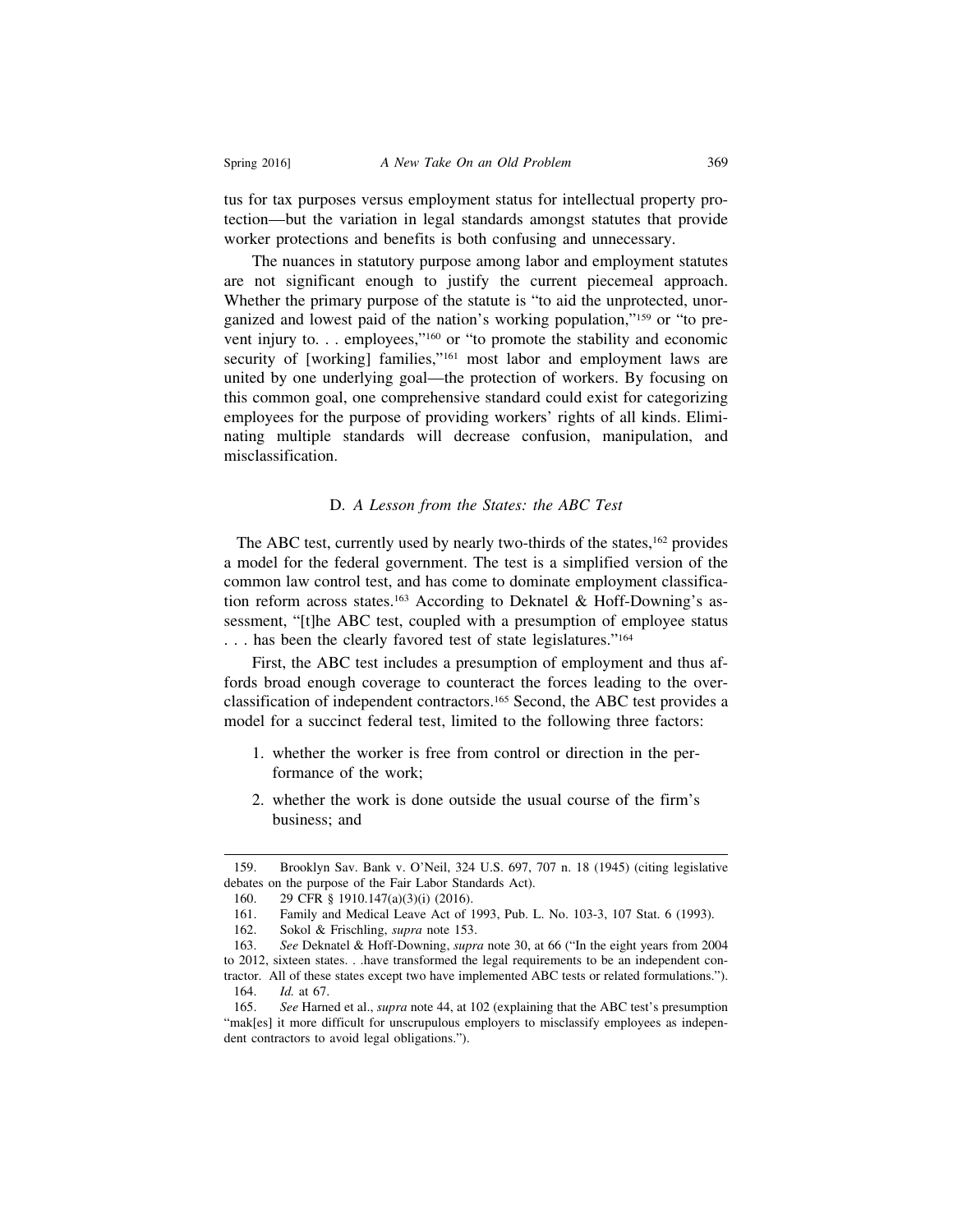3. whether the worker is customarily engaged in an independent trade, occupation, profession, or business.166

The ABC test eliminates the most manipulable factors, such as intent, location, and method of payment.

Third, the ABC test has the potential for uniform application across statutes and can operate as the single standard for defining an employee for the purpose of providing workers benefits and protections. As Deknatel & Hoff-Downing suggest, the ABC test is most effective "when applied uniformly to all workers and universally across all employment statutes."167 Though the ABC test is currently used primarily for purposes of state unemployment insurance,168 many states apply it for other purposes as well. For example, though Maine's ABC test specifically applies to its workers' compensation and unemployment insurance statutes, "the state made its laws consistent with preexisting standards in other statutes, creating a matching standard across all laws."169

Critics, such as Professor Buscaglia, claim that the ABC factors "are only deceptively simple and in application are 'neither clearer nor easier' than the common law right to control factors that they typically replace."170 However, by limiting the legal inquiry to three core factors and adding a presumption in favor of employee status, the ABC Test offers a better alternative to the manipulable, increasingly outdated standards currently used under federal labor and employment law—most notably, the control test.

# V. CONCLUSION

This note details the outdated employment classification system, addressing problems such as ambiguity in the law and rampant misclassification, and the new challenges posed by the growing number of gig-economy workers. These combined forces contribute to a growing number of workers classified as independent contractors—a problematic trajectory in a society that predicates worker protections on employment status. Gig-economy workers have turned to courts in the hopes of securing employee protections, requiring judges to navigate and apply confusing and ambiguous multi-factor tests to resolve these disputes. Benefits and protections for this growing number of workers cannot rise or fall on such outdated tests. Legislative reform is essential, and the ABC Test offers the best alternative to the ma-

<sup>166.</sup> *Id.*

<sup>167.</sup> Deknatel & Hoff-Downing, *supra* note 30, at 53; *see also id.* at 73 ("The advantages of a uniformly and universally applicable law are clear: if a worker is an independent contractor under one statute and an employee under another, compliance is expensive and complex for employers, enforcement becomes inefficient, and workers are hampered from asserting their eligibility for benefits and protections.").

<sup>168.</sup> *See* Harned et al., *supra* note 44, at 102

<sup>169.</sup> Deknatel & Hoff-Downing, *supra* note 30, at 73.

<sup>170.</sup> *Id.* at 63.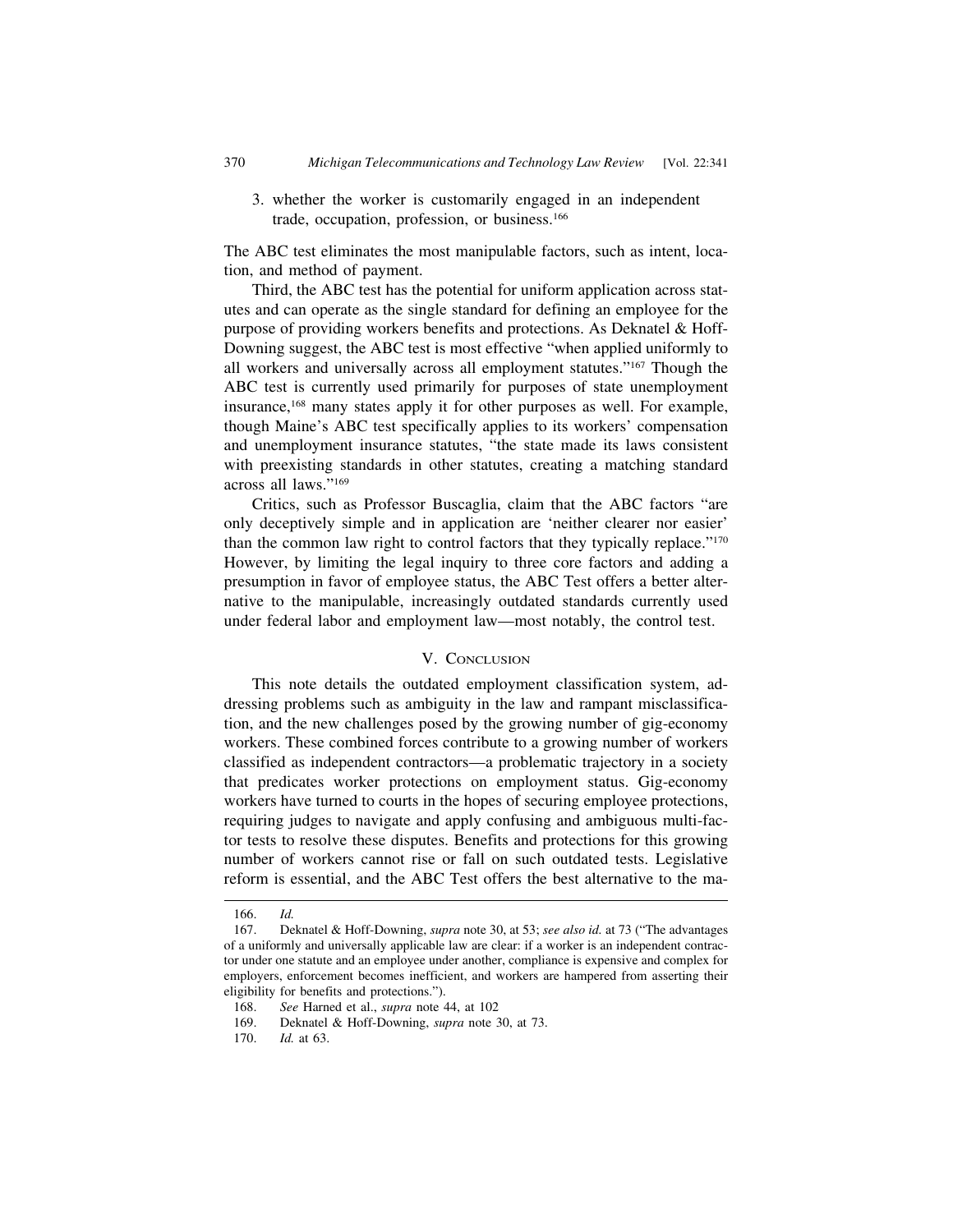nipulable, increasingly outdated standards currently used under federal labor and employment law (most notably, the common law control test). However, until such legal reform occurs, courts should classify Uber drivers and similarly situated gig-economy workers as employees under the common law control test. A realistic, modern assessment of the current factors, recent legal precedent, and the need for a safe and secure workforce demands it.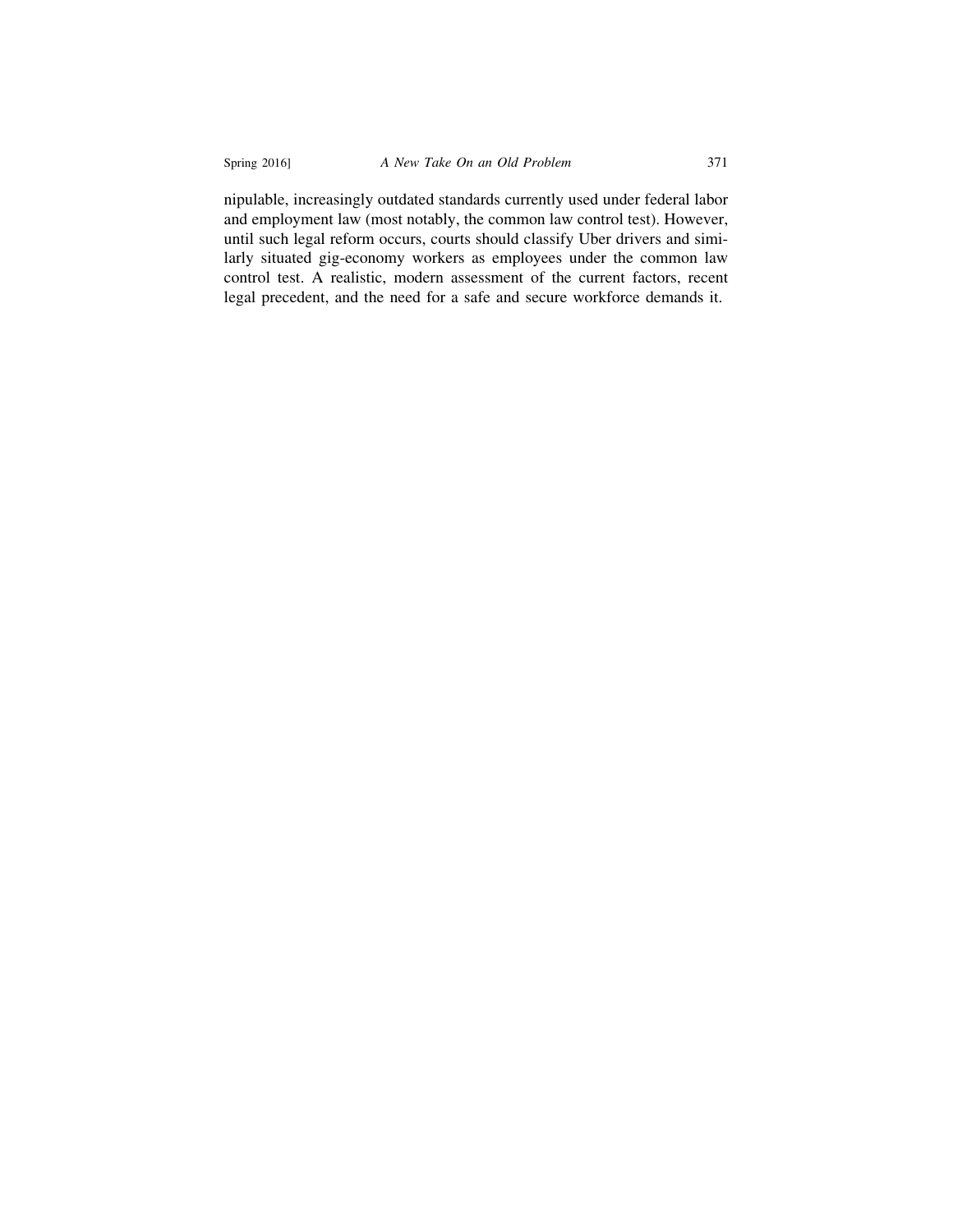# VI. APPENDIX. WORKER PROTECTIONS/BENEFITS PROVIDED TO EMPLOYEES & NOT INDEPENDENT CONTRACTORS

| <b>Protections</b>                                                                                                 | Act(s)                                                                                                                   | <b>Test</b>                       |
|--------------------------------------------------------------------------------------------------------------------|--------------------------------------------------------------------------------------------------------------------------|-----------------------------------|
|                                                                                                                    |                                                                                                                          |                                   |
| Minimum Wage                                                                                                       | Fair Labor Standards Act (FLSA)                                                                                          | <b>Economic Realities</b>         |
| Overtime Pay                                                                                                       | Fair Labor Standards Act (FLSA)                                                                                          | <b>Economic Realities</b>         |
| Youth Employment<br><b>Standards</b>                                                                               | Fair Labor Standards Act (FLSA)                                                                                          | <b>Economic Realities</b>         |
| Workplace Health and Safety                                                                                        | Occupational Safety and Health Act<br>(OSHA)                                                                             | Hybrid                            |
| Retirement Plans, Benefits &<br>Savings (including Social<br>Security, Pensions, Life and<br>Disability Insurance) | Employee Retirement Security Act<br>(ERISA)                                                                              | Common Law Control<br>Test        |
| Health Plans & Benefits                                                                                            | Employee Retirement Security Act<br>(ERISA)                                                                              | Common Law Control<br>Test        |
| Right to Unionize/Collective<br>Bargaining                                                                         | National Labor Relations Act (NLRA)                                                                                      | Common Law Control<br><b>Test</b> |
| <b>Disability Resources</b>                                                                                        | American's with Disabilities Act<br>(ADA)                                                                                | Hybrid                            |
| Equal Employment                                                                                                   | Title VII of the Civil Rights Act                                                                                        | <b>Economic Realities</b>         |
| Opportunity/Protection from                                                                                        |                                                                                                                          |                                   |
| Discrimination                                                                                                     | Pregnancy Discrimination Act<br>Equal Pay Act (EPA)                                                                      | <b>Economic Realities</b>         |
|                                                                                                                    | Rehabilitation Act                                                                                                       |                                   |
|                                                                                                                    | Age Discrimination in Employment<br>Act (ADEA)                                                                           | Hybrid                            |
|                                                                                                                    | Title I of the Americans with<br>Disabilities Act (ADA)                                                                  | Hybrid                            |
|                                                                                                                    | Genetic Information<br>Nondiscrimination Act (GINA)                                                                      | Hybrid                            |
| Leave Benefits                                                                                                     | Family and Medical Leave Act<br>(FMLA)                                                                                   | <b>Economic Realities</b>         |
| <b>Termination Protections</b>                                                                                     | Worker Adjustment and Retraining<br>Notification Act (WARN) (early<br>warning of impending layoffs or plant<br>closings) | Hybrid                            |